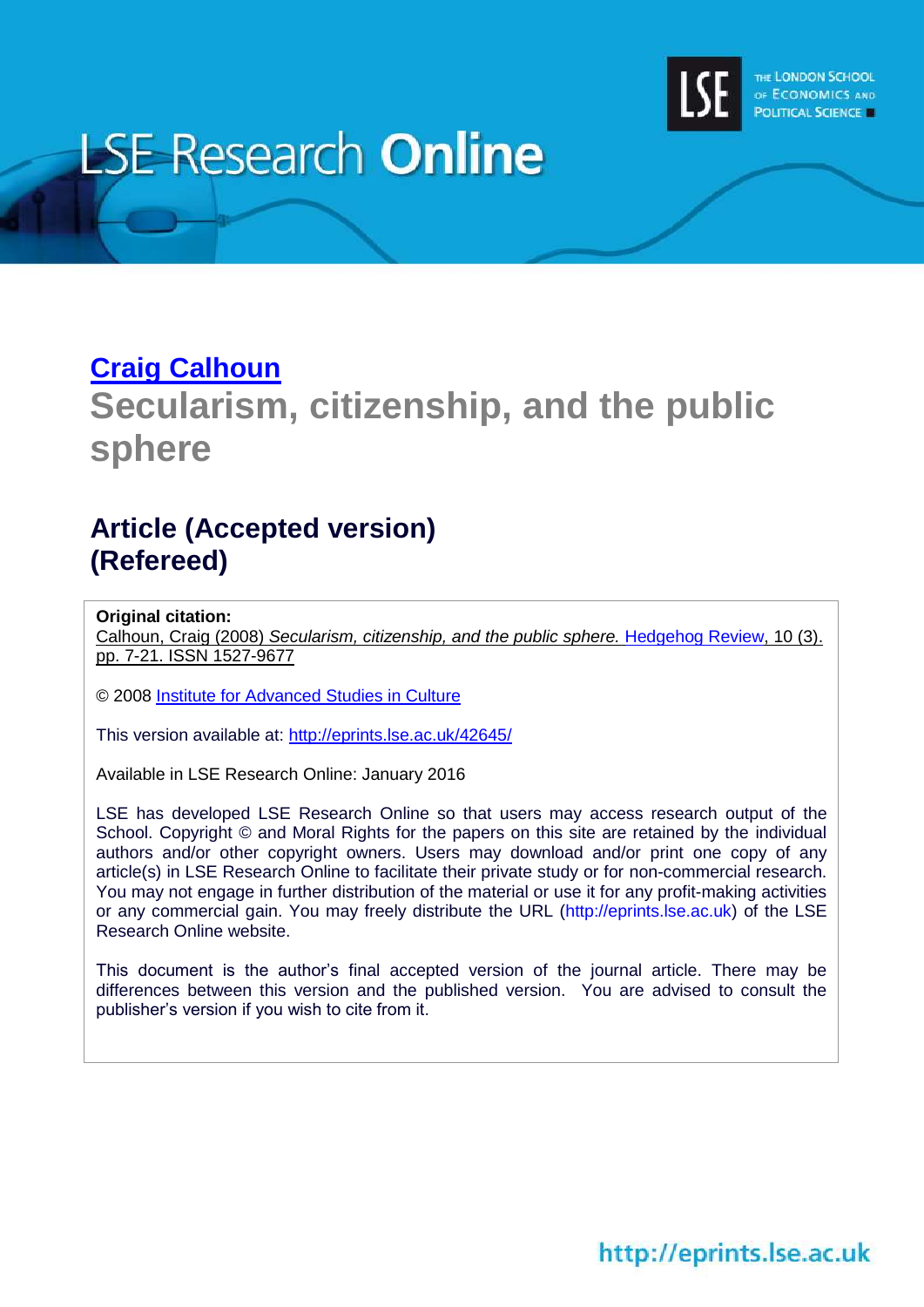#### **Secularism, Citizenship, and the Public Sphere**

Craig Calhoun, New York University

The tacit understanding of citizenship in the modern West has been secular. This is so despite the existence of state churches, presidents who pray, and a profound role for religious motivations in major public movements. The specifics of political secularism vary from case to case – separation of church and state in America, fairness in allocation of public support to different religious groups in India, laïcité and the exclusion of religious expression from even nonpolitical public life in France and at least at one time in Turkey.

In general, political secularism hinges on a distinction of public from private and the relegation of religion to the private side of that dichotomy. But of course political secularism is also influenced by secularism more generally, which has a myriad of meanings from belief that scientific materialism exhausts the explanation of existence to the view that values inhere only in human orientations to the world and not in the world itself to the notion that there is no world of transcendent meaning or eternal time that should orient people in relation to actions in the everyday world. Not least, the notion of secularization as an inevitable long-term cumulative decline in religion has also influenced thinking about religion and citizenship.

The main issue was once religious diversity. Faith was assumed, but conflicts of faith undermined political cohesion. Some governments sought national cohesion through religious conformity, others by accepting diversity but limiting the public role of religion. Today the issue is often faith itself. This arises not only with regard to public funding of religion but with the question of whether religious arguments have a legitimate place in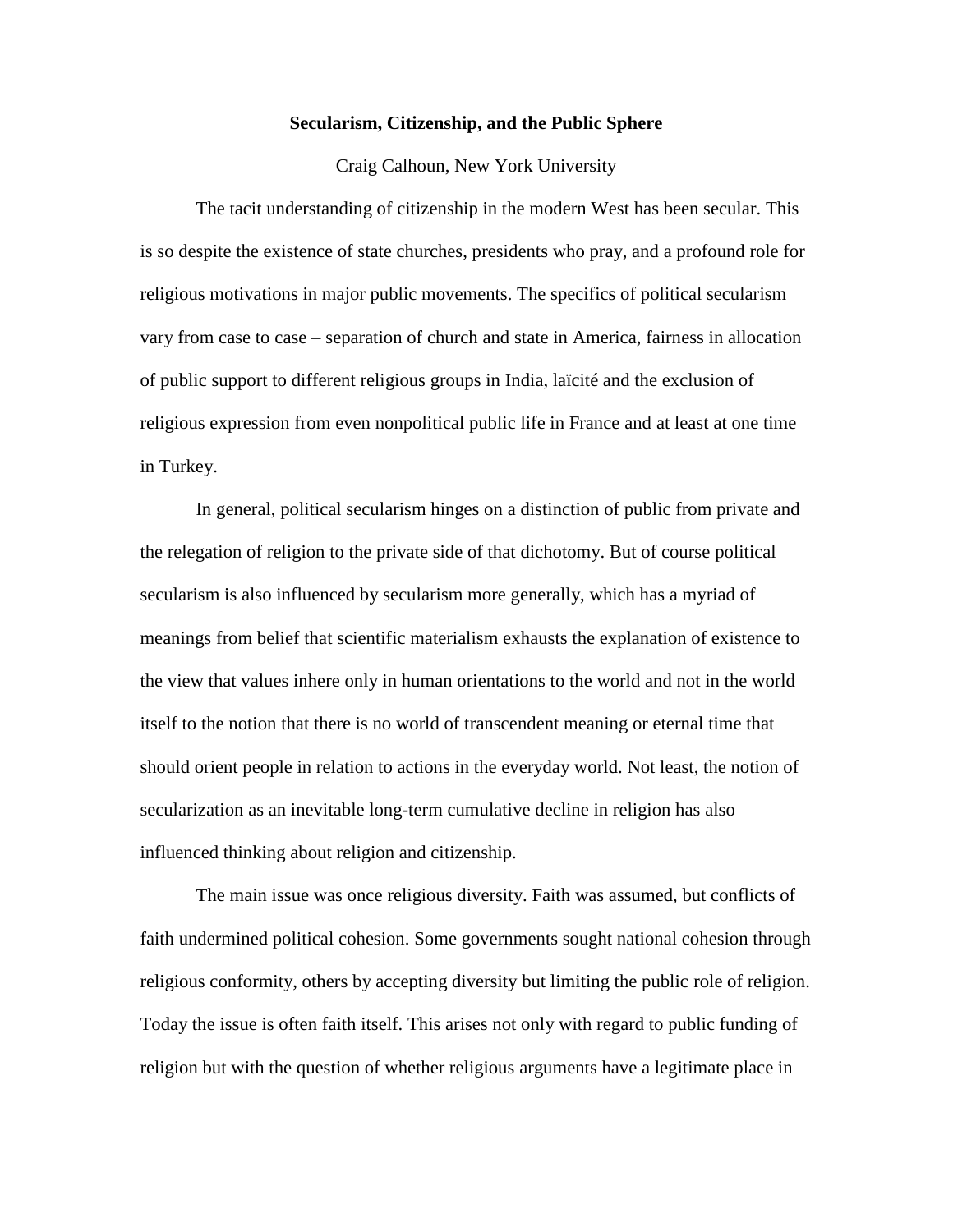public debates. Participation in the political public sphere is a central dimension of citizenship, so restrictions on public debate are significant. Many liberals think restrictions on religious argumentation unproblematic, however, not only because of long habit but because they approach the public sphere with an ideal of rationality which seems to exclude religious arguments as irrational. The issue here is not simply whether any specific beliefs are true or false, but whether they are subject to correction and improvement through rational arguments appealing to logic and evidence in principle sharable by all participants. Arguments based on faith or divine inspiration don't qualify.

Regardless of one's opinion about the truth of religious convictions, this is a big issue for democratic citizenship. It bears directly on the extent to which one of the most fundamental of all citizenship rights is open to all citizens. It shapes the astonishment of Europeans at American politics with its public professions of faith and demonstrations of piety. Though American liberals are not astonished, many are embarrassed or anxious, indeed alienated from large parts of American public life (and skewed in their understanding because they seldom participate in discussions where religion is taken seriously). In other words, secularists propose a limit on religion in the public sphere, which they take to be a basis for equal inclusion, but at the same time insulate themselves from understanding religious discourse, practicing an ironic exclusion.

At the same time, restrictive conceptions of legitimate participation in the public sphere also shape European difficulties incorporating Muslim citizens. It is disturbing to many not simply that their religion is unfamiliar – though this is certainly a factor, or that it is associated at least in public understanding with terrorism, but that many are so actively religious. Europeans also have been surprised by the enduring prominence of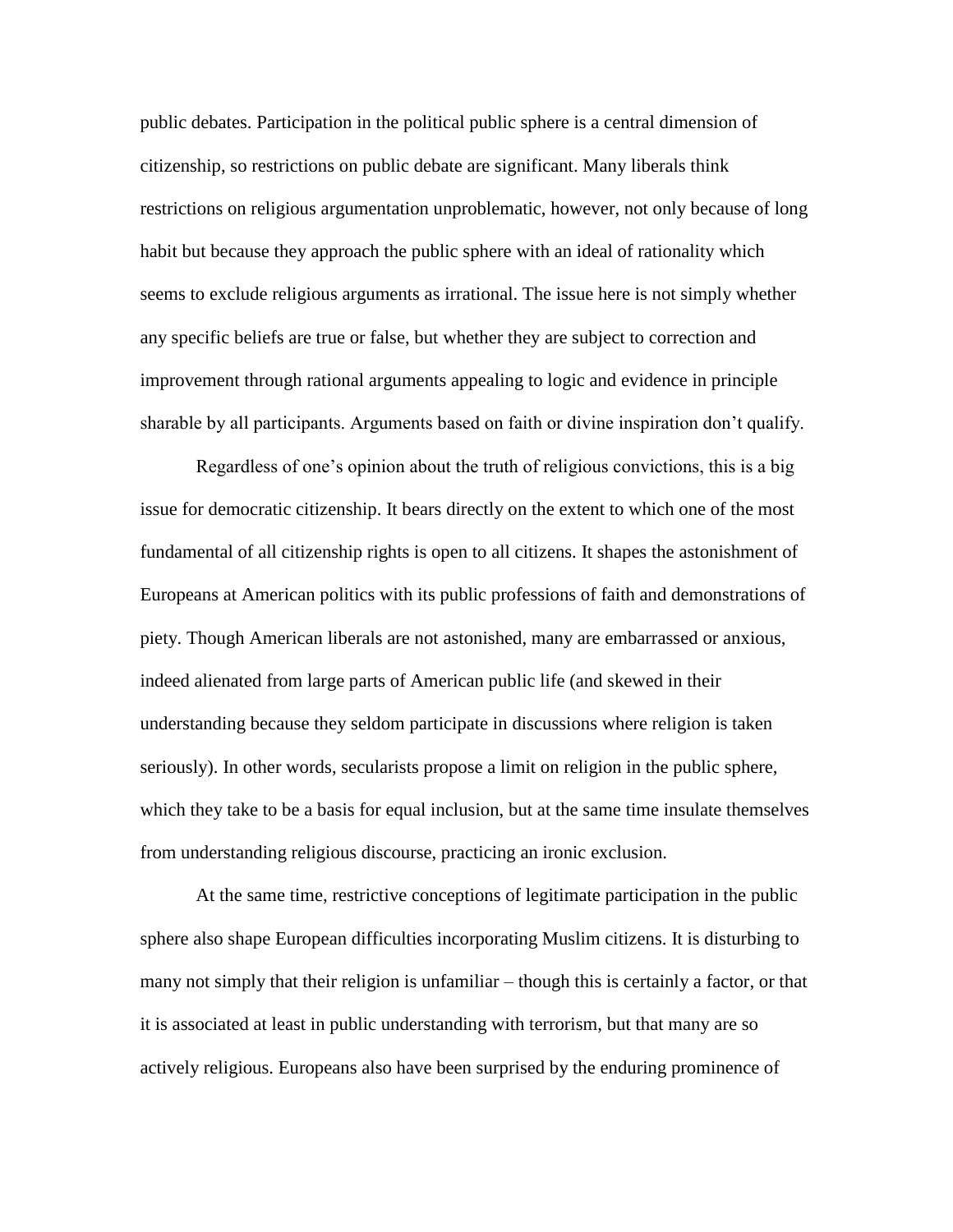Catholicism, and startled by Polish proposals to include recognition of God and Christianity in the European basic law and by the fact that these were not without resonance elsewhere. Sometimes the anxieties about religious expression in public and anxieties about specific religions become mutually reinforcing, as in opposition to allowing the creation of an Islamic Cultural Center near the former World Trade Center site (the so-called "ground zero") in New York.

Unreflective secularism distorts much liberal understanding of the world – encouraging, for example, thinking about global civil society that greatly underestimates the role of religious organizations, or imagining cosmopolitanism as a sort of escape from culture into a realm of reason where religion is of little influence. To get a handle on this, we need to look a bit further at how secularism has been understood – including how it has been tacitly incorporated into political theory, often as though it were simply the absence of religion rather than the presence of a particular way of looking at the world – or indeed, ideology. To move forward it is helpful to look at the recent and controversial effort of Jürgen Habermas to theorize a place for religion in the public sphere – after leaving it almost completely out of his famous study of the *Structural Transformation of the Public Sphere*. We will see not only a courageous effort but also some limits and problems that suggest work still to be done. Seeing religion as a fully legitimate part of public life is a specific version of seeing culture and deep moral commitments as legitimate – and indeed necessary – features of even the most rational and critical public discourse. Too often liberals understand these issues through a contrast between the local and the cosmopolitan in which culture is associated with the former and the latter is understood as an escape from it. But of course culture is not only that which separates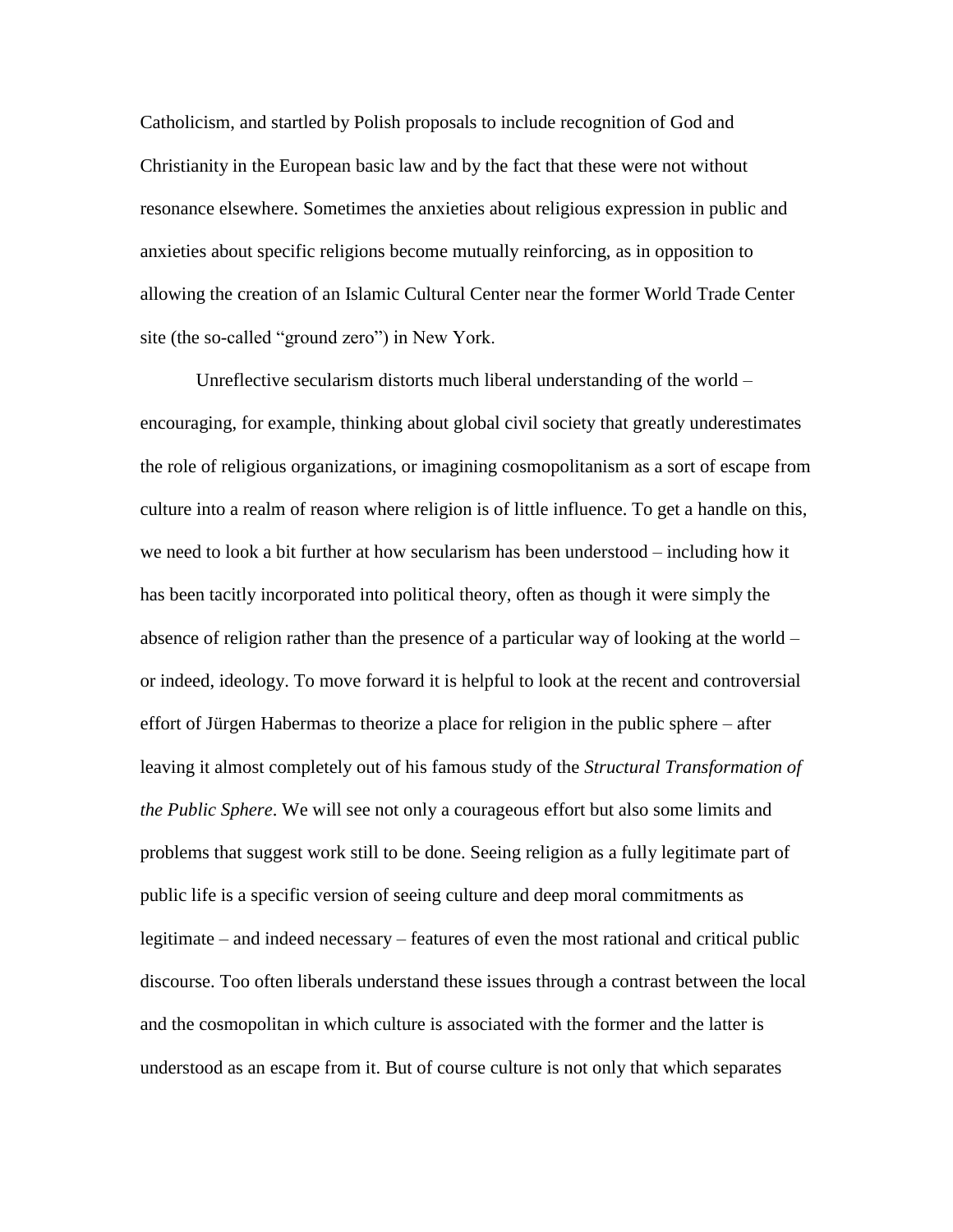and locates but that which integrates and connects human beings. Public life at even the most cosmopolitan of scales is not an escape from ethnic, national, religious or other culture but a form of culture-making in which these can be brought into new relationships.

#### **Religion in the Public Sphere**

Religion appears in liberal theory first and foremost as an occasion for tolerance and neutrality. This orientation is reinforced by (a) the classification of religion as essentially a private matter, (b) an "epistemic" approach to religion shaped by the attempt to assess true and false knowledge; (c) the notion that a clear and unbiased distinction is available between the religious and the secular; and (d) the view that religion is in some sense a "survival" from an earlier era - not a field of vital growth within modernity. Each of these reinforcements is problematic. So while the virtues of tolerance are real, the notion that matters of religion can otherwise be excluded from the liberal public sphere is not sustainable.

The secularization story derives partly from an Enlightenment-rationalist view of religion as mere superstition and tradition inherited from the past without a proper ground in modernity. So even while religion had not disappeared as rapidly as many expected, a declining role in the public sphere made sense to many thinkers, because they regarded religion as a personal belief that could not properly be made subject to public discourse. It might be a reason for people's political positions, but it was not the sort of reason that could be subjected to rational political debate. Therefore, liberal theorists have commonly suggested that religion should remain private or that religious arguments have a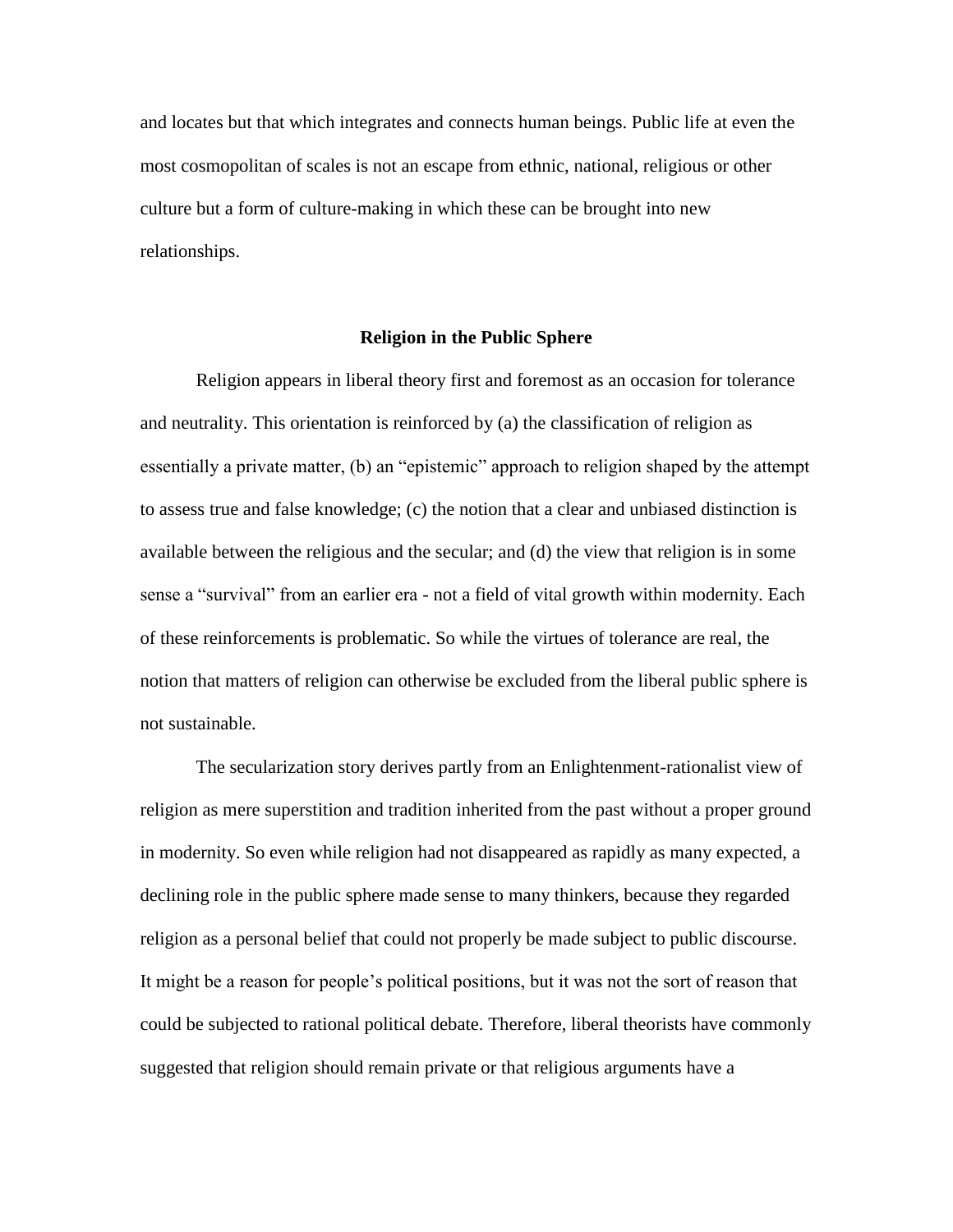legitimate place in the public sphere only to the extent that they can be rendered in (ideally rational) terms that are not specifically religious. In short, much liberal theory conceptualizes citizenship as essentially secular, even where citizens happen to be religious. It is as though theorists reworked the famous medieval notion of the king's two bodies – imagining citizens to exist distinctly in private and public realms.<sup>1</sup>

This use of the public/private distinction to enforce a kind of secularism is embarrassingly reminiscent of the use of the same distinction to minimize not only women's political participation but also opportunities to put certain issues associated with the gendered private sphere on the ostensibly gender-neutral public agenda. Not surprisingly, whether there is an adequate place for religious argumentation and views in public life has increasingly been presented as an issue of inclusive citizenship. Given the prominence of religious people and voices in American politics, it is easy for secular academics to scoff at the notion that they are excluded and in most material senses they are not. But it is nonetheless striking how hard a time liberal political theory has had finding a place for religion – other than as simply the object of toleration.

Perhaps chafing at critiques from the right, some liberal theorists have been moved to recognize religious identities and practices as more legitimate in public life. After initially espousing a more straightforwardly secularist exclusion of religion from politics as an essentially private matter of taste, for example, John Rawls in his later work suggested that religiously motivated arguments should be accepted as publicly valid, but only insofar as they were translatable into secular claims not requiring any specifically

<sup>1</sup> See Ernest H. Kantorowitz, *The King's Two Bodies - A Study in Medieval Political Theology* (Princeton, NJ: Princeton University Press, 1957).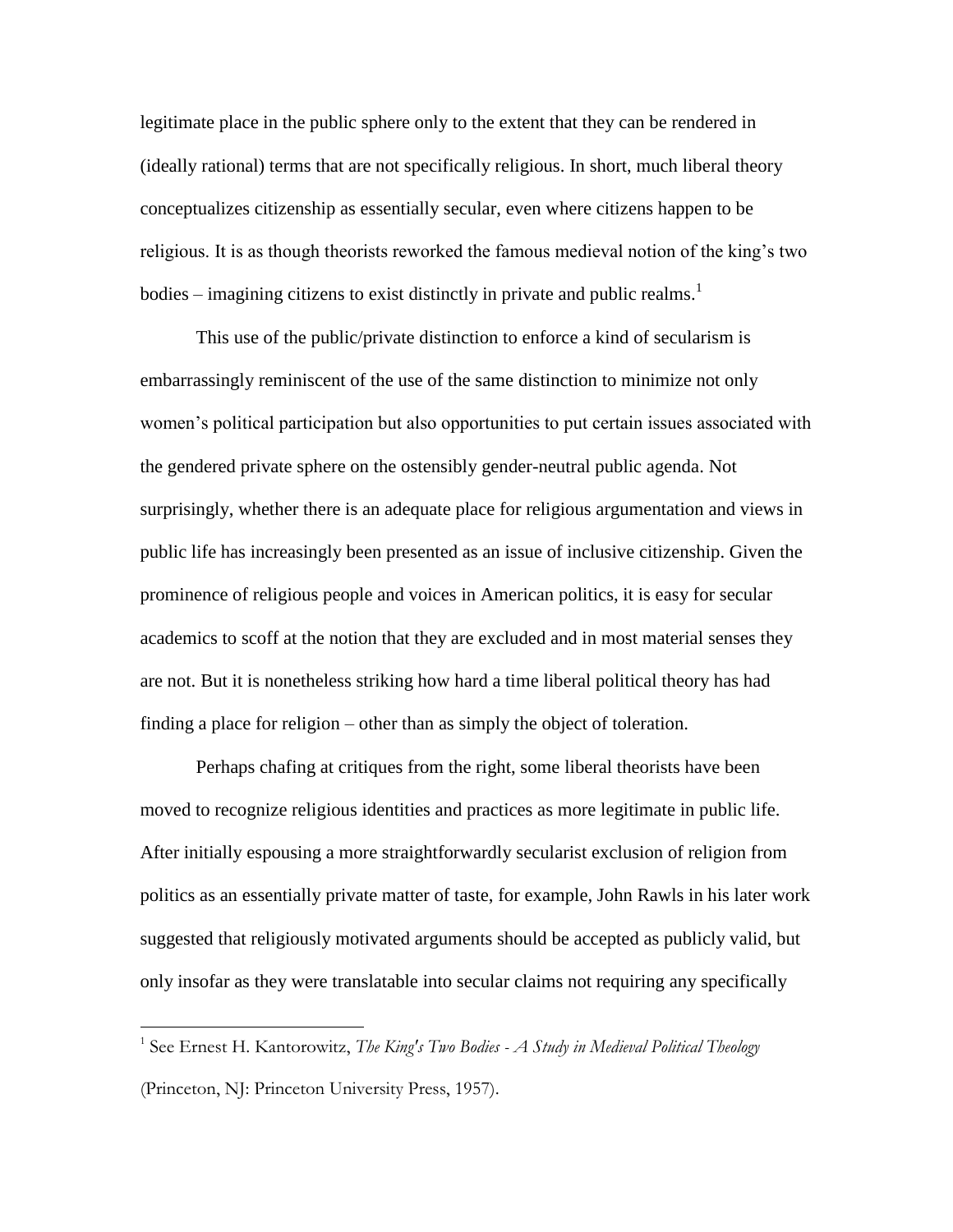religious understanding. $2$  In recent work that has surprised some of his followers, Jurgen Habermas recognizes that this discriminates. He suggests, moreover, that religion is valuable as a source and resource for democratic politics.<sup>3</sup> They offer semantic potential, the potential for new meaning, not least to a political left that may have exhausted some other resources.

Habermas labels the present era, in which religion must be taken seriously, as "postsecular". The term is potentially confusing. When, we might ask, was the secular age that we are now "post"? In his book, *A Secular Age*, Charles Taylor traces a set of transformations that gather speed from about 1500 and which by the mid-19<sup>th</sup> century issue in (a) an era when may people find conscious unbelief (not merely low levels of participation in institutional religion) to be normal, (b) an era when believers are challenged in compelling ways by both a plurality of beliefs and powerful achievements based on science and institutions not based on traditional religion, and (c) an era when states and other institutions recurrently demand a distinction between religion and "the

 $\overline{a}$ 

<sup>3</sup> Page numbers in the following remarks refer to one of several overlapping texts Habermas published on "Religion in the Public Sphere," *The Holberg Prize Symposium for 2005: Jürgen Habermas, Religion, and the Public Sphere* (Bergen: The Holberg Prize). Habermas's thought has (as usual) continued to develop. *See Between Naturalism and Religion* (Cambridge: Polity 2008), and his contributions to Mendieta and VanAntwerpen, eds., *The Power of Religion in the Public Sphere* (New York: Columbia University Press 2011) and Calhoun, Mendieta, and VanAntwerpen, eds.: *Habermas and Religion* (Cambridge: Polity forthcoming). The continued development hasn't stopped and a new book is on the way.

<sup>2</sup> John Rawls, *The Law of Peoples* (Cambridge, MA: Harvard University Press, 2001).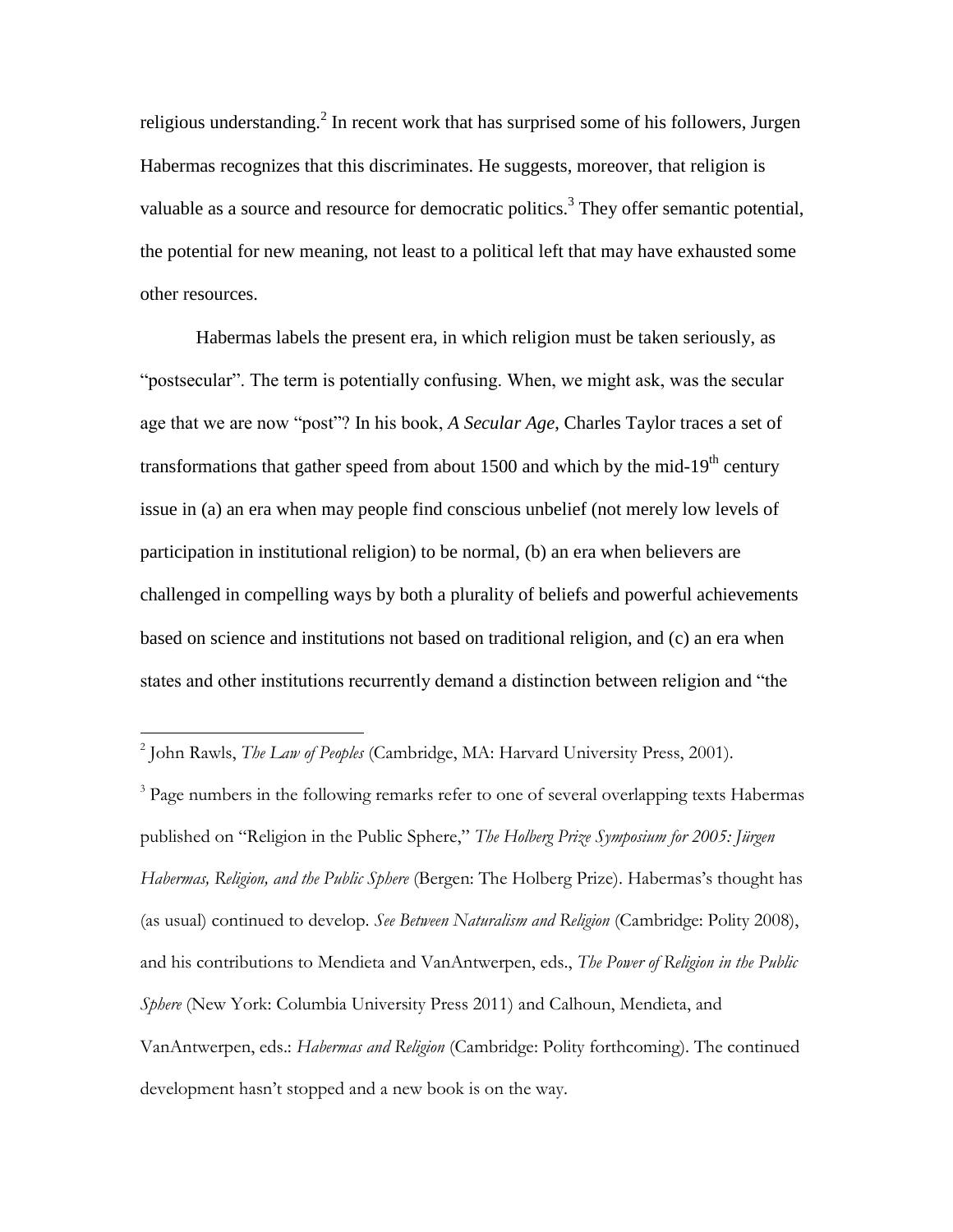secular" (even though each may be hard to define). Taylor does not believe we have entered a post-secular age. On the contrary, he thinks that believers and non-believers alike must live within a secular age. He does not seek a return to some imaginary presecular orientation, but rather a recognition that everyone works with some evaluative commitments that are especially strong or deep and which put their other values into perspective, and that some of these legitimately transcend limits of scientific materialism.<sup>4</sup> None of us actually escapes cultural and other motivations and resources for our intellectual perspectives; none of us is perfectly articulate about all our moral sources (though we may struggle to gain clarity). The import of this is that the line between secular and religious is not as sharp as many philosophical and other accounts suggest.<sup>5</sup> On the one hand, religious people cannot escape the prominence and power of the secular in the modern world and on the other hand while the norms of secular argumentation may obscure deep evaluative commitments they do not eliminate them.

So the term "postsecularism" may be a bit of a red herring. I think we should not imagine that Habermas means simply a return of the dominance of religious ideas nor an end to the importance of secular reason. Rather, I think he is better read as suggesting the

<sup>4</sup> See Charles Taylor, *Sources of the Self* (Cambridge, MA: Harvard University Press, 1989).

Charles Taylor, *A Secular Age* (Cambridge, MA: Harvard University Press, 2007). Taylor sees frameworks of "strong evaluation" or orientations towards a "fullness" as basic not only for religious people but for everyone, including materialists and others who insist they act only on interests not values.

 $<sup>5</sup>$  Taylor and Habermas explicitly disagree on this point (with some encouragement from me to clarify this)</sup> in their dialog in Mendieta and Vanantwerpen, eds., *The Power of Religion in the Public Sphere*, op cit., pp. 60-67. Taylor holds that many of the issues Habermas ascribes specifically to religious difference apply to deep cultural differences in general.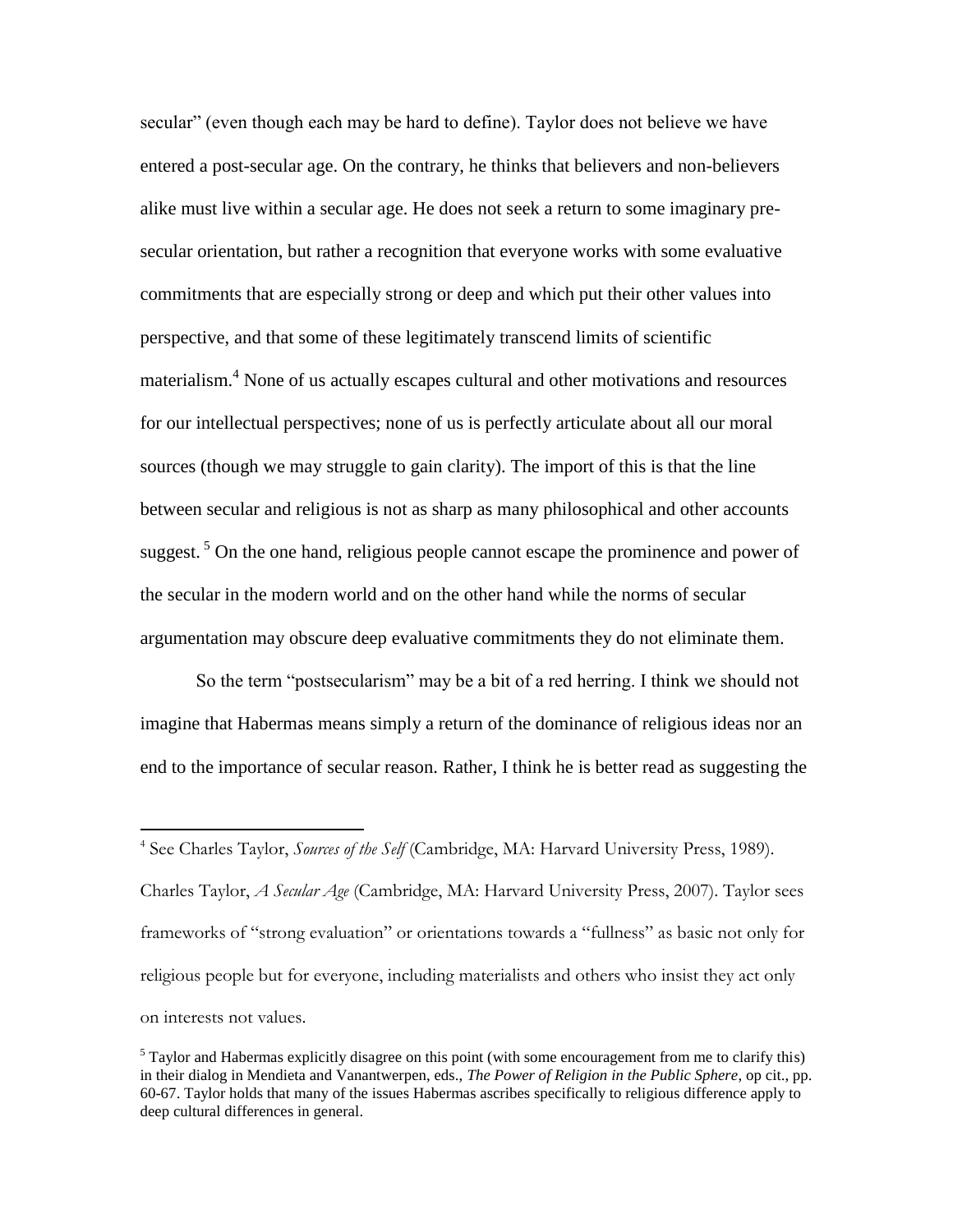emergence of deep difficulties in holding to (a) the assumption that progress (and freedom, emancipation, and liberation) could be conceptualized adequately in purely secular terms and (b) the notion that a clear differentiation could be maintained between discourses of faith and those of public reason. Loss of confidence on these dimensions is challenging for liberalism. And it leads Habermas to wonder whether exclusion of religious argumentation from the public sphere may be impoverishing.

The notion of religion as somehow private has informed the modern era in a host of ways, mostly misleading but also constitutive of social practices and understandings. Religion simply was never in every sense private – any more than it was always conservative. On the contrary, the United States has seen successive waves of Great Awakenings, and arguably is seeing another now. The Social Gospel informed major dimensions of public discourse and action in the early  $20<sup>th</sup>$  century. The Civil Rights Movement is inconceivable without black churches. Contrast with Europe is not new, having informed both Tocqueville and Weber after their travels in the US. But the Protestant Reformation was not the last time religion mattered in Europe. We should remember the anti-slavery movement and the influence of especially low-church Protestant religion on a range of other late  $18<sup>th</sup>$  century and early  $19<sup>th</sup>$  century social movements. We should note that many large-scale popular devotions, like pilgrimages to Lourdes, have relatively modern origins. We should not neglect the mid- $19<sup>th</sup>$  century renewal of spiritualism, even if much of it was outside religious orthodoxy, and we should not lose sight of its fluid relationships with Romanticism, utopian socialism, and humanitarianism. We should see religious internationalism both under the problematic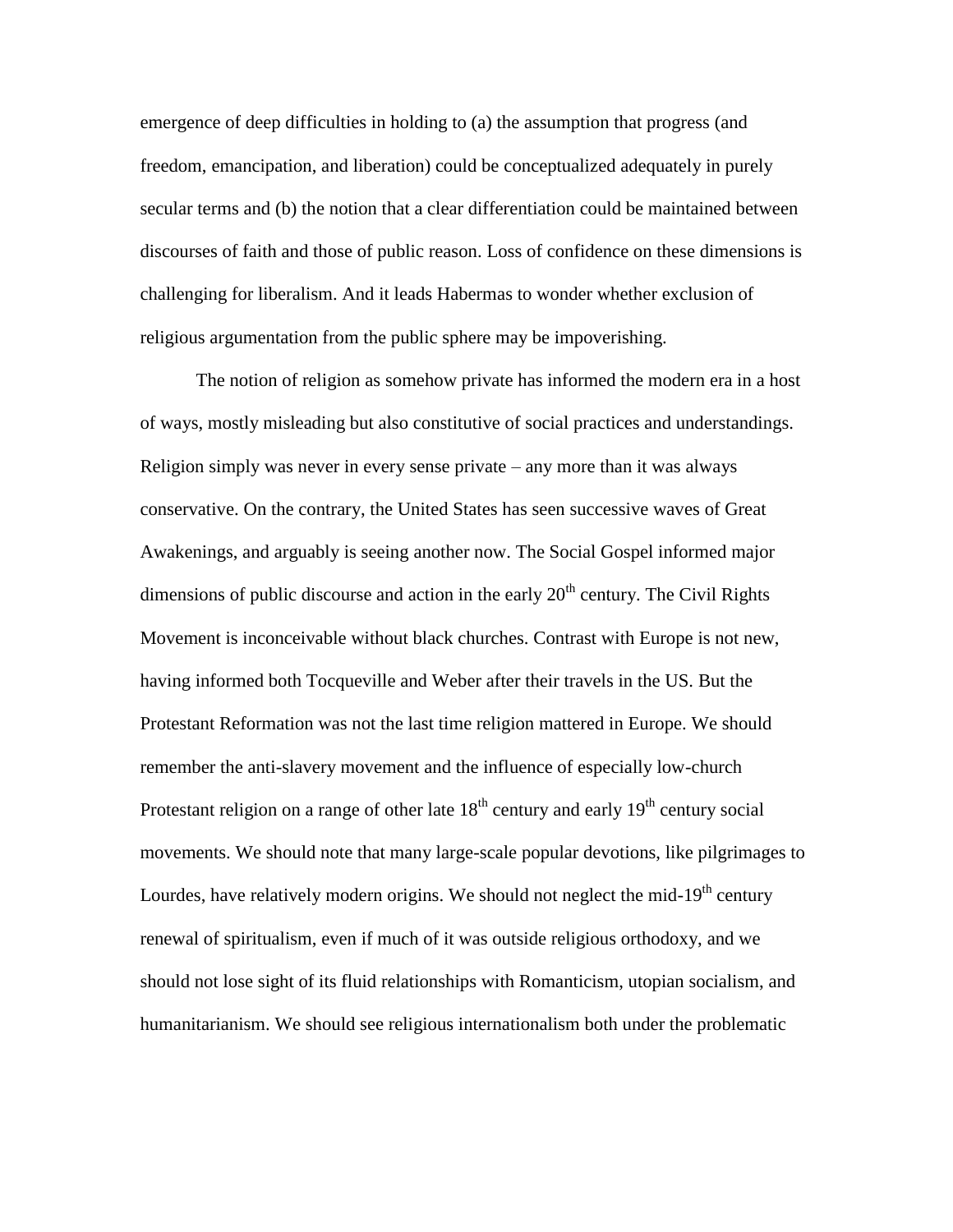structure of colonial and postcolonial missionary work and in the engagements shaped by Vatican II, the peace movement, and liberation theology.

Faith has thus figured frequently in modern public life, well before the current waves of Evangelicalism and Islam. Rather than a distinction of personal piety from more outward forms of religious practice, the 'privacy' of religion has been bound up with (a) the notion that religious convictions were to be treated as matters of implicitly personal faith rather than publicly authoritative reason, and (b) the idea of a separation from the state (which was as much a demand for states not to interfere as for particular religious views not to dominate states). In the former sense religious freedom could be recognized as a right, but it was implicitly always a right to be wrong or to have a peculiar taste, and thus not to have matters of faith arbitrated by the court of public opinion. In the latter sense, religion was private in something of the same sense that property was private: it could be socially organized on a large scale, but was still seen as a matter of individual right and in principle separate from affairs of state.

The Peace of Westphalia, for example, established a framework for seeing sovereignty as secular and religion as private (or essentially domestic) with regard to the relations among sovereigns. Bringing a series of partially religious wars to an end, it helped in 1648 to usher in an era of nationalism and building of modern states, as well as the very idea of international relations. The academic discipline of international relations, not least as it recast itself after World War II, incorporated this secularist assumption about states and their interests into its dominant intellectual paradigms. It requires a considerable effort today for international relations specialists to think of secularism as a substantive position on states rather than virtually a defining feature of states, as a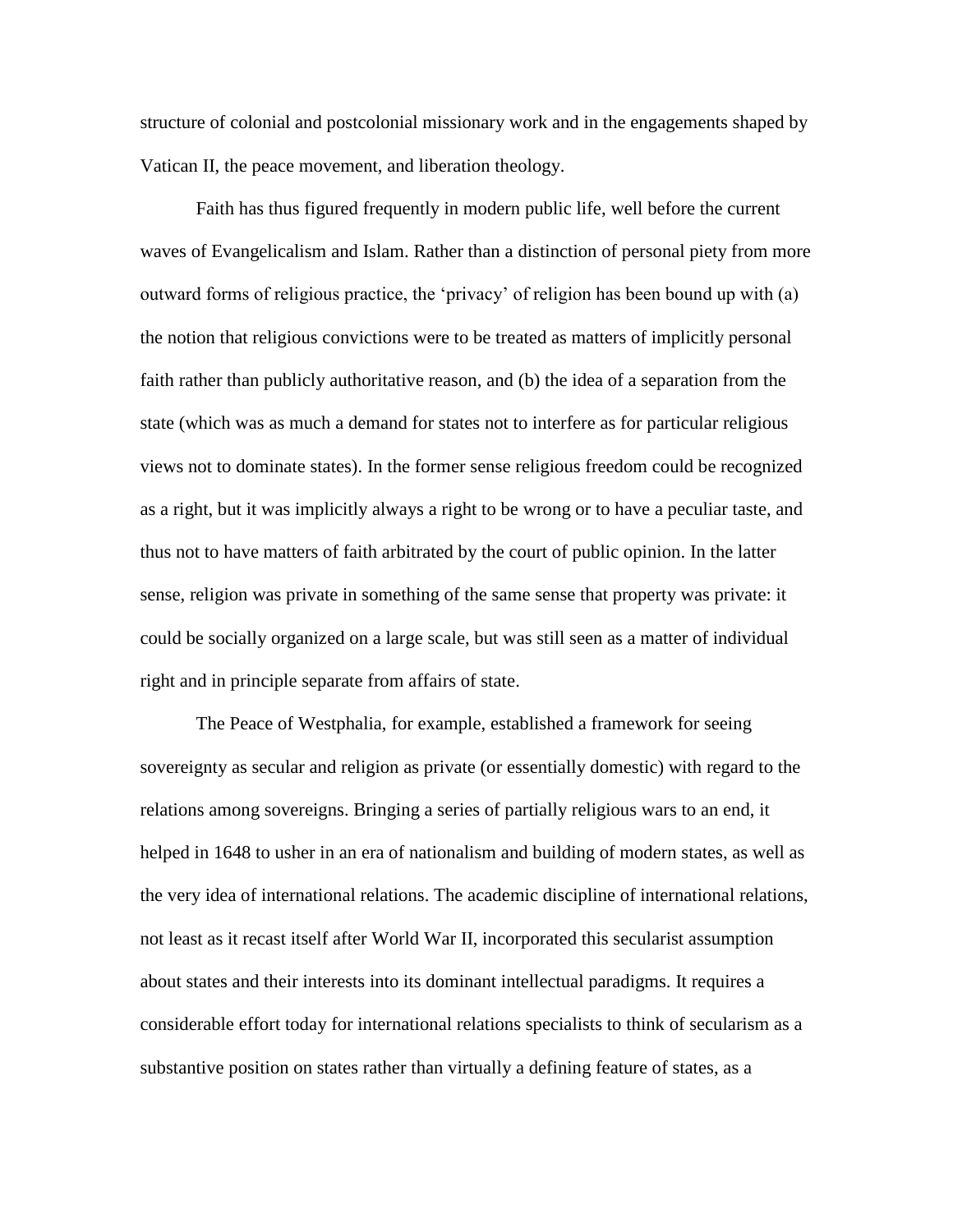"something" rather than an "absence". This reflects a wider tendency to see religion as a presence, and secularism as its absence. But of course secularisms are themselves intellectual and ideological constructs.

What issued from the 1648 Peace of Westphalia was not a Europe without religion, but a Europe of mostly confessional states, mandating an official religion with varying degrees of tolerance for others. The principle that reigned was still *cuis regio, eius religio* (whose region it is, his religion it is). Religion has never been essentially private.<sup>6</sup> Rather, the Westphalian frame of discourse constructed a particular misrecognition of the way religion figured (or didn't) in public life. And if the Westphalian frame did this for international affairs, others did it domestically. Habermas's own account of the public sphere and its transformations, for example, pays almost no attention to religion. In this it extends a European Enlightenment tradition of imagining religion to be properly outside the frame of the public sphere.<sup>7</sup> The

 $\overline{a}$ 

 $7$  This is a tradition associated with the Enlightenment, which certainly had powerful secularizing dimensions, but it is not altogether true to the historical Enlightenment which included a variety of religious reformers alongside the committedly anti-religious. One has only to ask if Swedenborg and followers such as William Blake really shared nothing with Enlightenment, or to consider the extent to which the Scottish Enlightenment included not just Hume's famous atheism but the effort of a number of churchgoers both to increase the role of reason and reflection and to minimize the purchase of "enthusiasm". This tradition of reading the Enlightenment as always already radically secular leads also to a misleading

<sup>6</sup> See, perhaps most notably on this, José Casanova, *Public Religions in the Modern World* (Chicago: University of Chicago Press, 1994).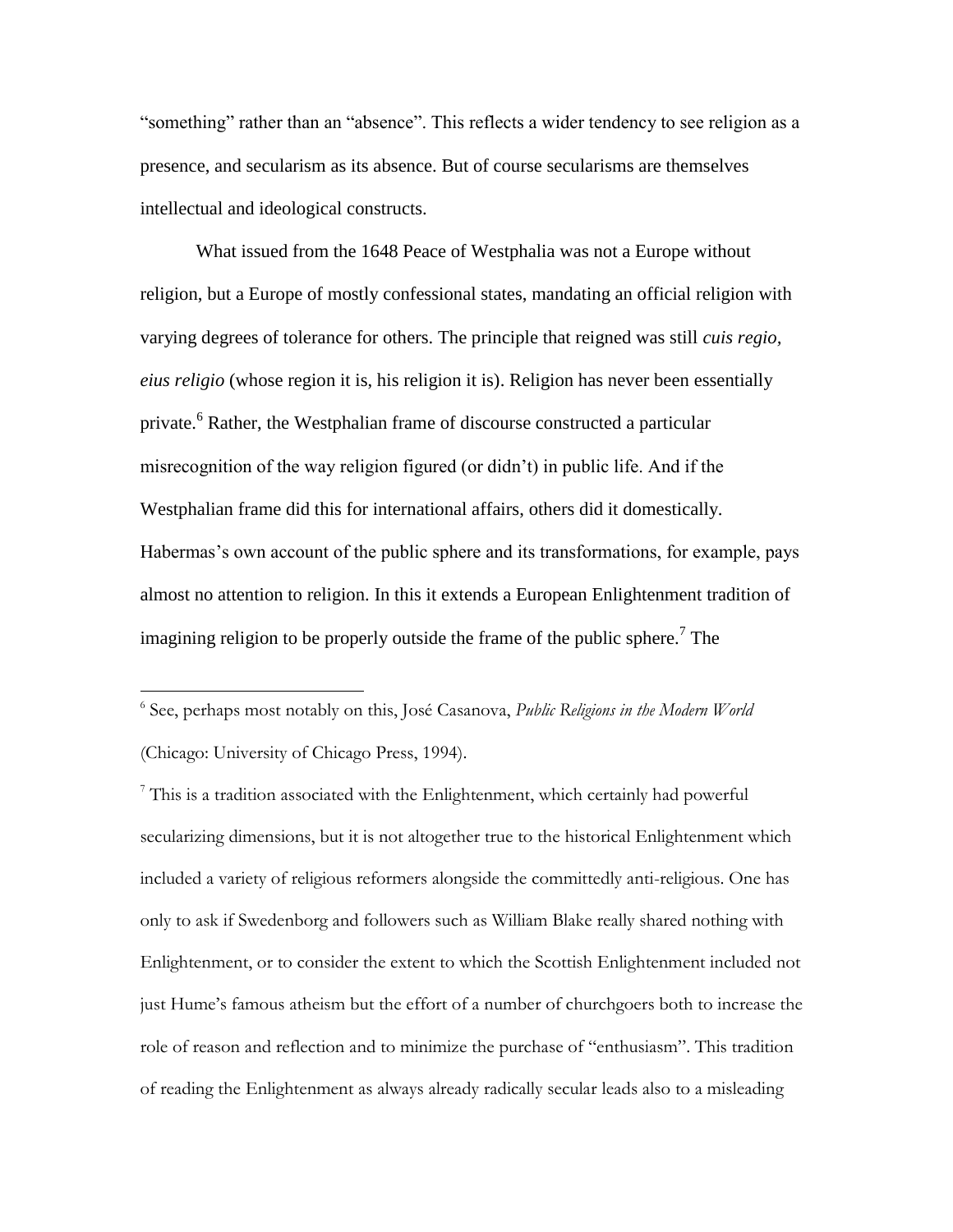Enlightenment theorists did not so much not report on social reality, as seek to construct a new reality in which religion would be outside the frame of the public sphere. Kant's effort to reconstruct religion "within the limits of reason alone" was of course a challenge to the lived orientations of many religious people. If it respected a certain core of faith – "the *Eigensinn* of religion" – it did so only by excluding it from the realms of reason and the public sphere. Faith became available only on the basis of leaps beyond reason – as Kierkegaard recognized.

 $\overline{a}$ 

grasp of earlier history, as for example the vibrant public sphere of  $17<sup>th</sup>$  century England doesn't figure in Habermas's account of the genesis of the late  $18<sup>th</sup>$  century golden age of the public sphere. See David Zaret, *Origins of Democratic Culture: Printing, Petitions, and the Public Sphere in Early Modern England* (Princeton, NJ: Princeton University Press, 1999) and "Religion, Science, and Printing" pp. 259-288 in *Habermas and the Public Sphere*, ed. C. Calhoun (Cambridge, MA: MIT Press, 1992). It is worth noting that the petitions and sermons Zaret favors as examples reveal the extent to which it is not just religious ideas, matters of content, that figure in the genealogy of public reason but also religious practices and experiences. Reformation-era debates were part of the genesis of a rational-critical form of public reason, and throughout the time since, it has often in religious contexts that people learned to speak in public, and even to participate in reciprocal reason-giving (even if the reasons in question – like Bible quotations -- are not ones that secular rationalists find persuasive). Since the English translation of *Structural Transformation of the Public Sphere* appeared in 1989, identifying earlier and earlier public spheres or proto-public spheres has become a veritable cottage industry among English historians.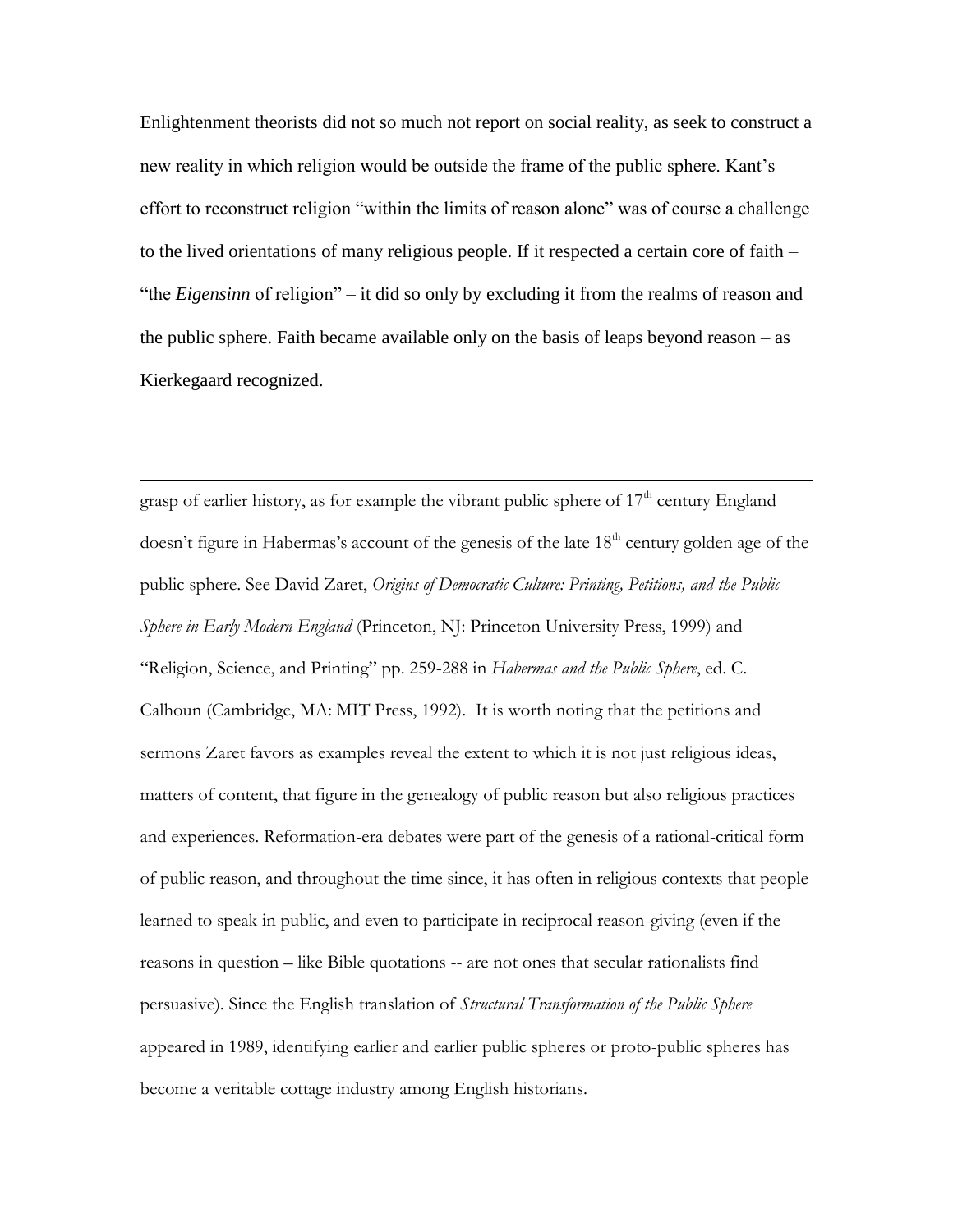#### **Religious Roots to Public Reason**

As Habermas rightly notes, the very ideas of freedom, emancipation, and liberation developed in largely religious discourses in Europe and this continues to inform their meaning. This genealogy is not simply a matter of dead ancestry; the living meaning of words and concepts draws both semantic content and inspiration from religious sources. The word "inspiration" is a good example, and reminds us that what is at stake is broader than the narrowest meanings of politics and ethics and necessarily includes conceptions of the person that make meaningful different discourses of freedom, action, and possibility – and that shape motivation as well as meaning. What is at stake is also broader than measures of participation in formally organized religion, since a variety of 'spiritual' engagements inform self-understanding and both ethical and moral reasoning.

Religion is part of the genealogy of public reason itself. To attempt to disengage the idea of public reason (or the reality of the public sphere) from religion is to disconnect it from a tradition that continues to give it life and content. Habermas stresses the importance of not depriving public reason of the resources of a tradition that has not exhausted the semantic contributions it can make. Equally, the attempt to make an overly sharp division between religion and public reason provides important impetus to the development of counter or alternative or publics as well as less public and less reasoned forms of resistance to a political order that seeks to hold religion at arm's length. Moreover, to exclude religion is arguably to privilege a secular middle class in many countries, a secular "native" majority in Europe, and a relatively secular white elite in the US in relation to more religious Blacks, Latinos, and immigrant populations.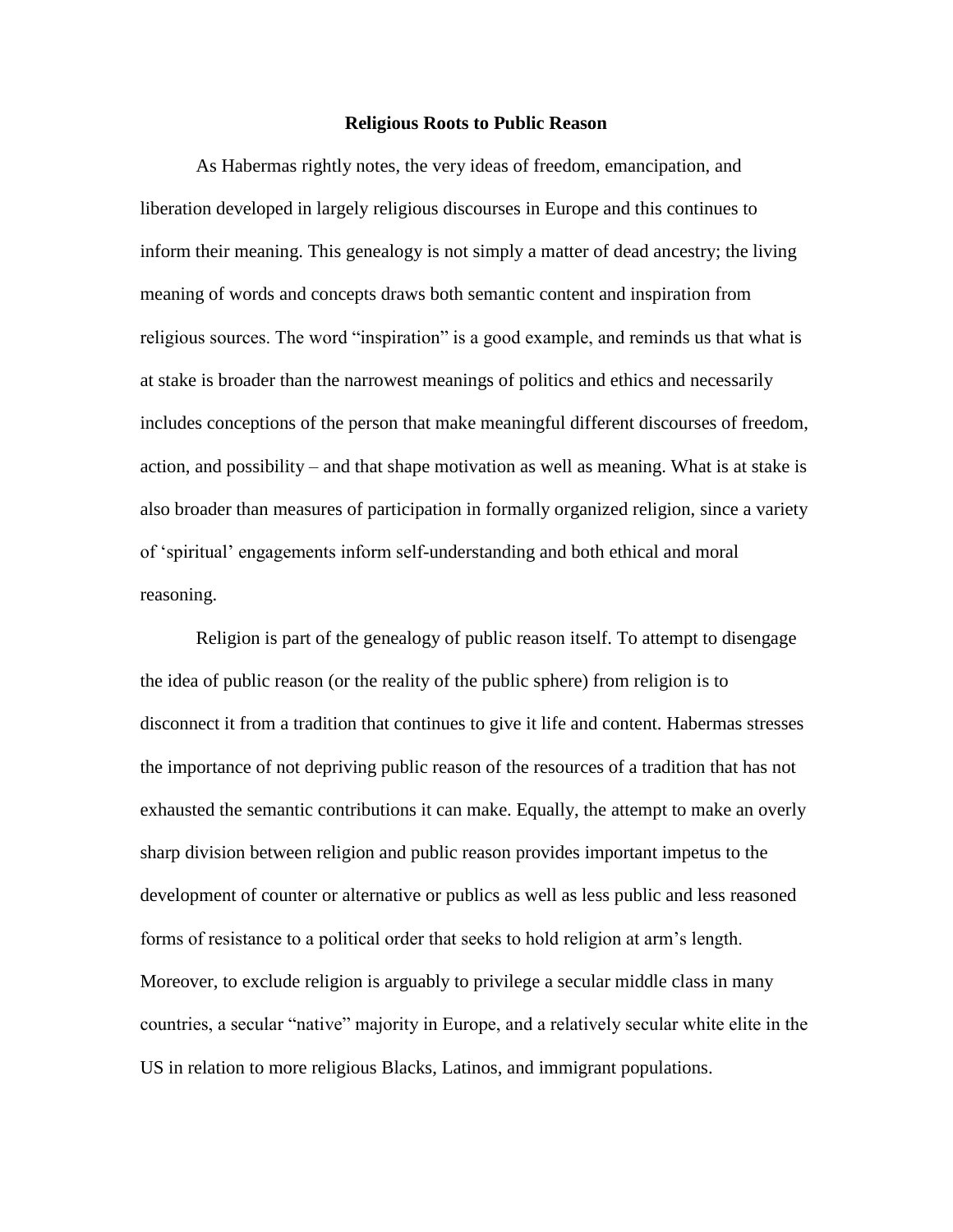Not only is there valuable content for public reason to gain if it integrates religious contributions, it is a requirement of political justice that public discourse recognize and tolerate but also fully integrate religious citizens. Official tolerance for diverse forms of religious practice and a constitutional separation of church and state are good, Habermas suggests, but not by themselves sufficient guarantees for religious freedom. "It is not enough to rely on the condescending benevolence of a secularized authority that comes to tolerate minorities hitherto discriminated against. The parties themselves must reach agreement on the always contested delimitations between a positive liberty to practice a religion of one's own and the negative liberty to remain spared of the religious practices of others".<sup>8</sup> This agreement cannot be achieved in private. Religion, thus, must enter the public sphere. There deliberative, ideally democratic processes of collective will formation can help parties both to understand each other and to reach mutual accommodation if not always agreement.

#### **Giving Reasons**

Rawls' account of the public use of reason allows for religiously motivated arguments, but not for the appeal to "comprehensive" religious doctrines for justification. Justification must rely solely on "proper political reasons" (which means mainly reasons that are available to everyone regardless of the specific commitments they may have to religion or substantive conceptions of the good or their embeddedness in cultural traditions). This is, as Habermas indicates, an importantly restrictive account of the

<sup>8</sup> Jürgen Habermas, "Religion in the public sphere," *European Journal of Philosophy* 14, no. 1  $(2006)$ , 5.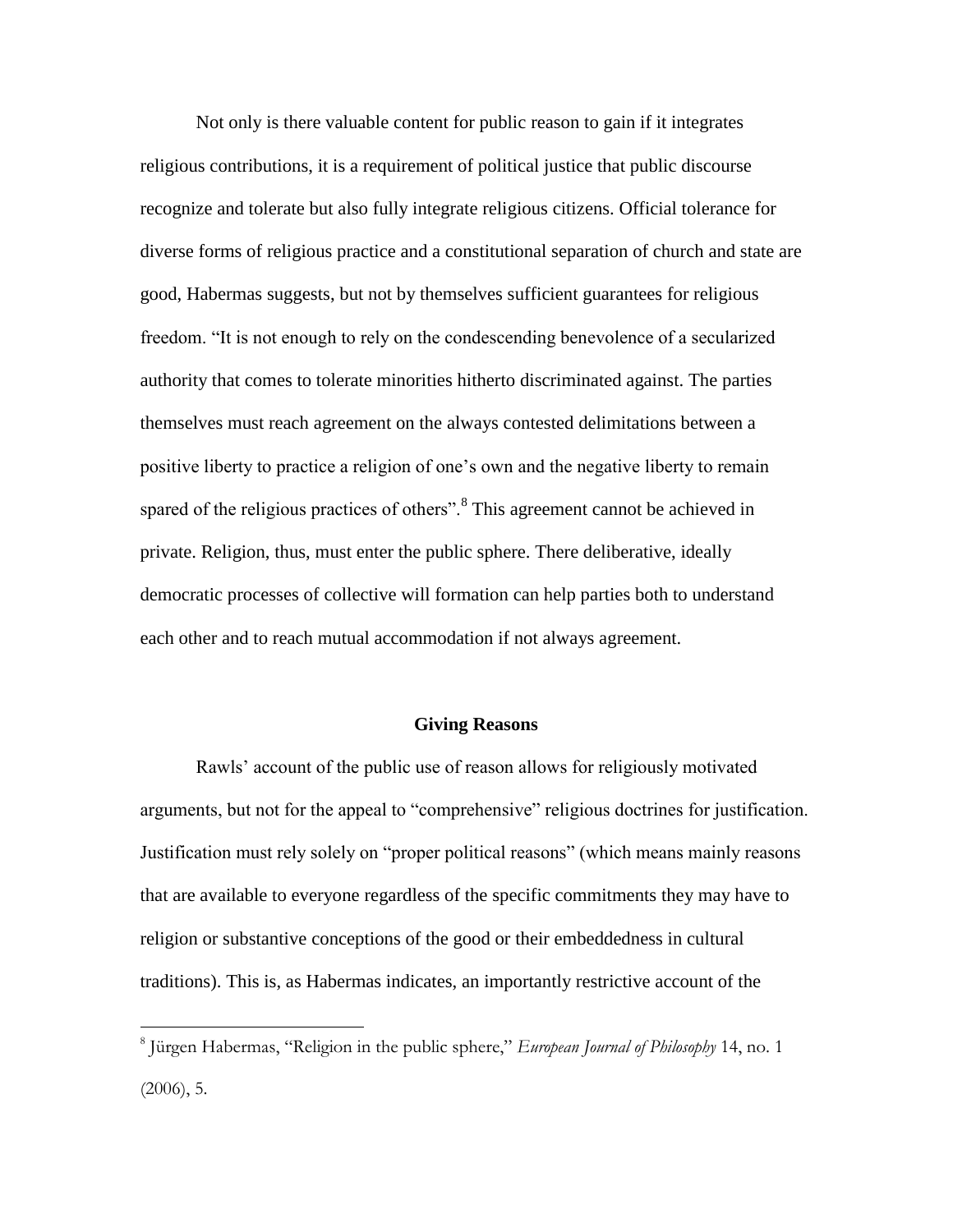legitimate public use of reason – one which will strike many as not truly admitting religion into public discourse. It is in the nature of religion that serious belief is understood as informing – and rightly informing – all of a believer's life. This makes sorting out the "properly political" from other reasons both practically impossible in many cases and an illegitimate demand for secularists to impose. Attempting to enforce it would amount to discriminating against those for whom religion is not "something other than their social and political existence".<sup>9</sup>

While opening the rules of ordinary citizenship, Habermas seeks to maintain a strictly secular conception of the state. Legislators, thus, must restrict themselves to "properly political" justifications, independent of religion. Standing rules of parliamentary procedure "must empower the house leader to have religious statements or justifications expunged from the minutes". $^{10}$  Still, Habermas goes so far as to suggest that the liberal state and its advocates are not merely enjoined to religious tolerance but – at least potentially – cognizant of a functional interest in public expressions of religion. These may be key resources for the creation of meaning and identity; secular citizens can learn from religious contributions to public discourse (not least when these help clarify intuitions the secular have not made explicit).

In this "polyphonic complexity of public voices" the giving of reasons is still crucial. Public reason cannot proceed simply by expressive communication or demands

 $<sup>9</sup>$  Ibid., 9.</sup>

 $\overline{a}$ 

 $10$  Ibid., 12. Habermas has partially but not completely relaxed this notion in subsequent discussions, speaking of explaining religious references in secular terms rather than expunging them. See Mendieta and Vanantwerpen, eds., *Power of Religion*, p. 64.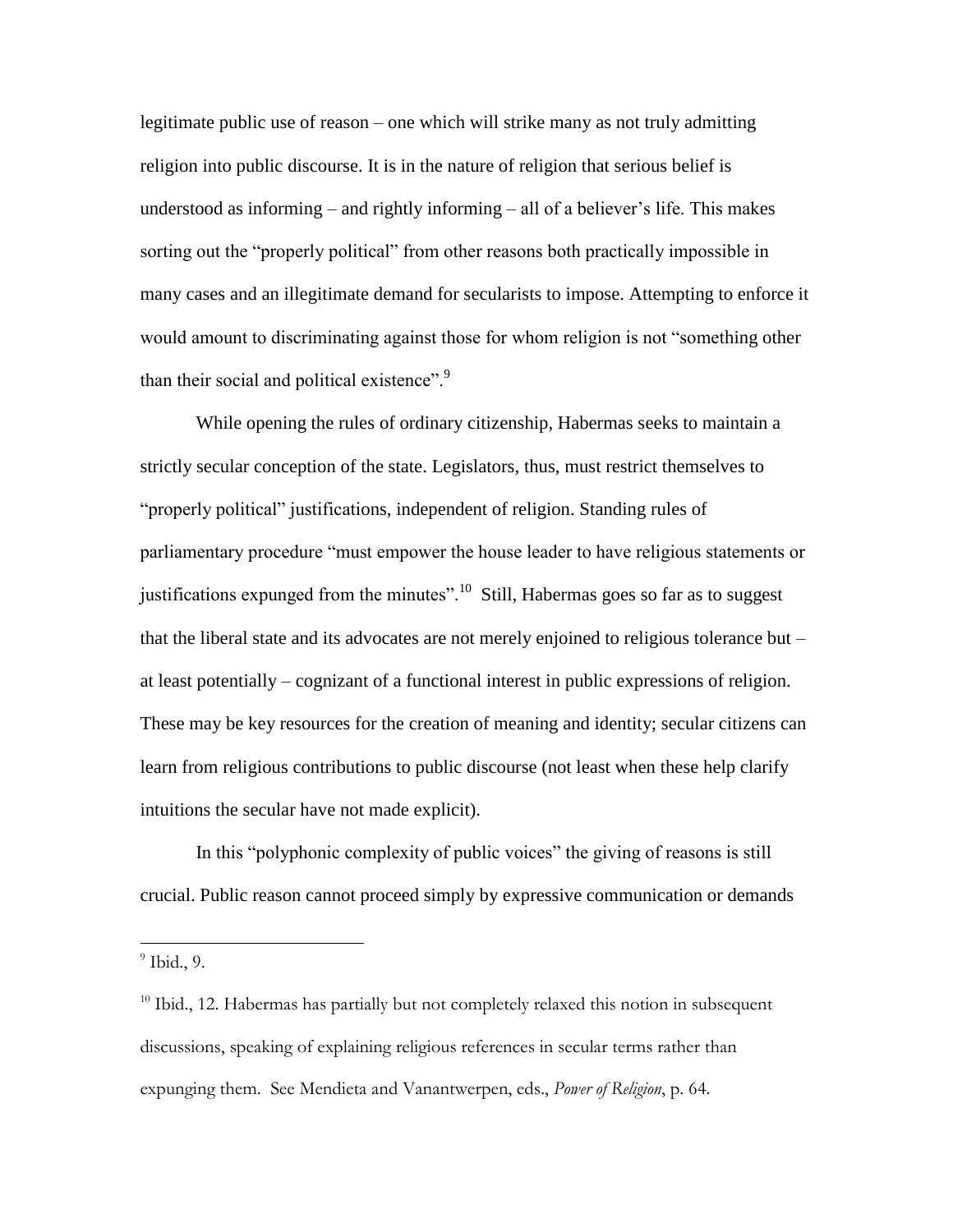for recognition, though the public sphere cannot be adequately inclusive if it tries to exclude these. The public sphere will necessarily include processes of culture-making that are not reducible to advances in reason, and which nonetheless may be crucial to capacities for mutual understanding. But if collective will formation is to be based on reason, not merely participation in common culture, then public processes of clarifying arguments and giving reasons for positions must be central. Religious people like all others are reasonably to be called on to give a full account of their reasons for public claims. But articulating reasons clearly is not the same as offering only reasons that can be stated in terms fully "accessible" to the nonreligious.<sup>11</sup> Conversely, though the secular (or differently religious) may be called on to participate in the effort to understand the reasons given by adherents to any one religion, such understanding may include recognition and clarification of points where orientations to knowledge are such that understanding cannot be fully mutual. And the same goes in reverse. Since secular reasons are also embedded in culture and belief and not simply matters of fact or reason alone, those who speak from non-religious orientations are reasonably called on to clarify to what extent their arguments demand such non-religious orientations or may be reasonably accessible to those who do not share them.

In one sense, indeed, one could argue that a sharp division between secular and religious beliefs is available only to the nonreligious. While the religious person may

 $11$  See Schmidt's discussion of the role of philosophy of religion (in "Reasonable Pluralism – Justified Beliefs: Religious Faith in a Pluralist Society," unpublished ms) – though note that expectations for philosophy of religion must be different from expectations for the everyday discourse of civil society, even the public sphere of civil society at its most articulate.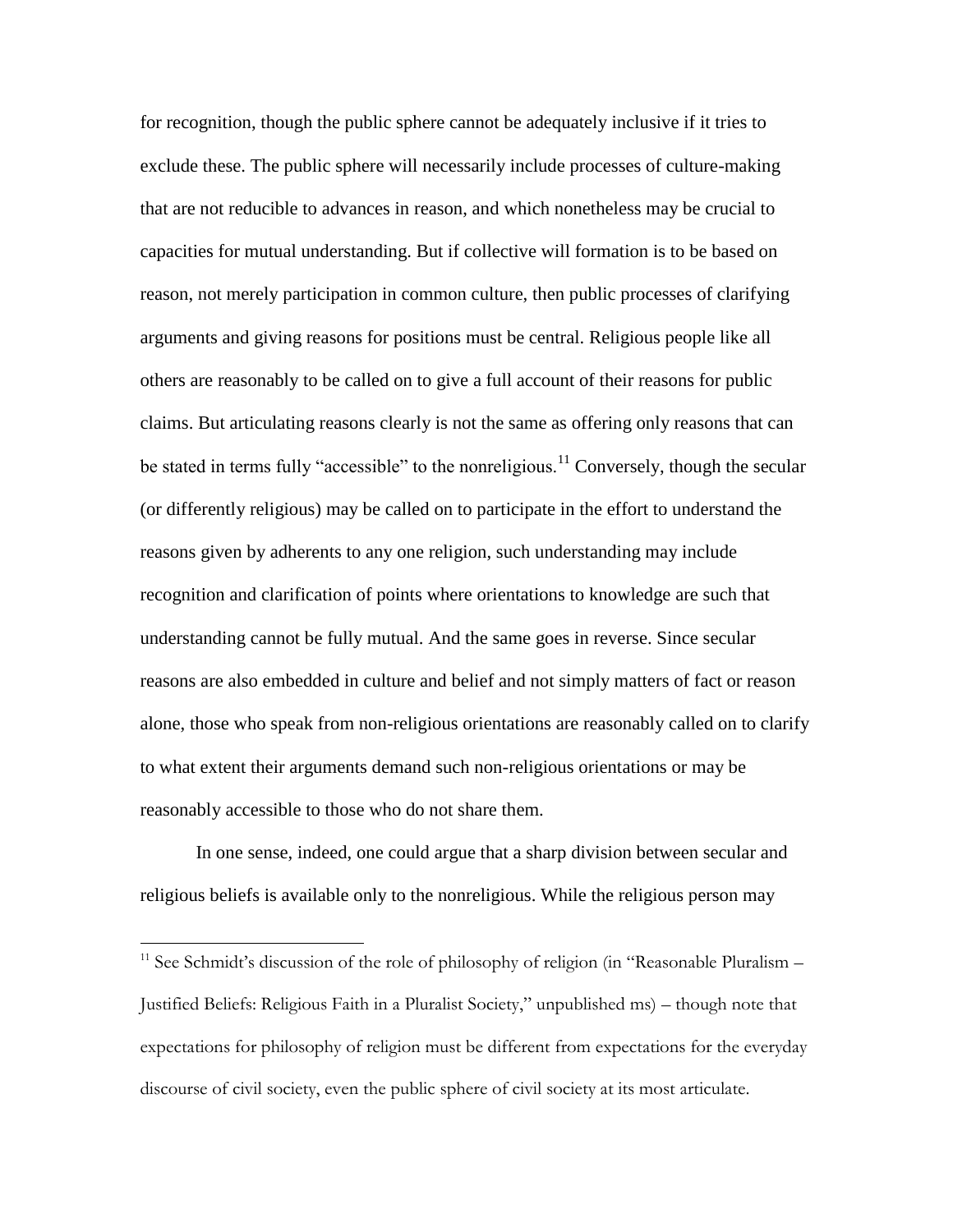accept many beliefs that others regard as adequately grounded in secular reasons alone – about the physical or biological world, for example – she may see these as inherently bound up with a belief in divine creation. This need not involve an alternative scientific view – like creationists' claims that the world is much newer than most scientists think. It may rather involve embedding widely accepted scientific claims in a different interpretative frame, as revealing the way God works rather than absence of the Divine. She may also regard certain beliefs as inherently outside religion, but even if she uses the word "secular" to describe these, the meaning is at least in part "irreligious" (a reference to a different, non-religious way of seeing things and not simply to things ostensibly "self-sufficient" outside religion or divine influence).

Indeed, many struggles over the secular take place inside religions. Think for example of Opus Dei, the "secular institution" formed in the Catholic Church not as part of but alongside its normal hierarchy, sometimes with strong papal patronage. Opus Dei has a strong engagement with business elites and thus a larger affirmative relation to contemporary capitalism. This is a secular position, and one that puts Opus Dei at odds in many settings with more "progressive" priests. In Peru, for example, where Opus Dei has achieved an unusually strong position at the top of the ecclesiastical hierarchy –  $a$ majority of bishops – this occasions a struggle with parish priests, more of whom are informed by liberation theology and many of whom are engaged in practical social projects in tension with aspects of capitalism or ministering to (and perhaps bolstering the movements of) the poor who suffer in contemporary – secular – circumstances. Likewise, Evangelical Christians in the United States may debate whether to exploit or conserve what they regard as God's Creation – a question about religious engagement with both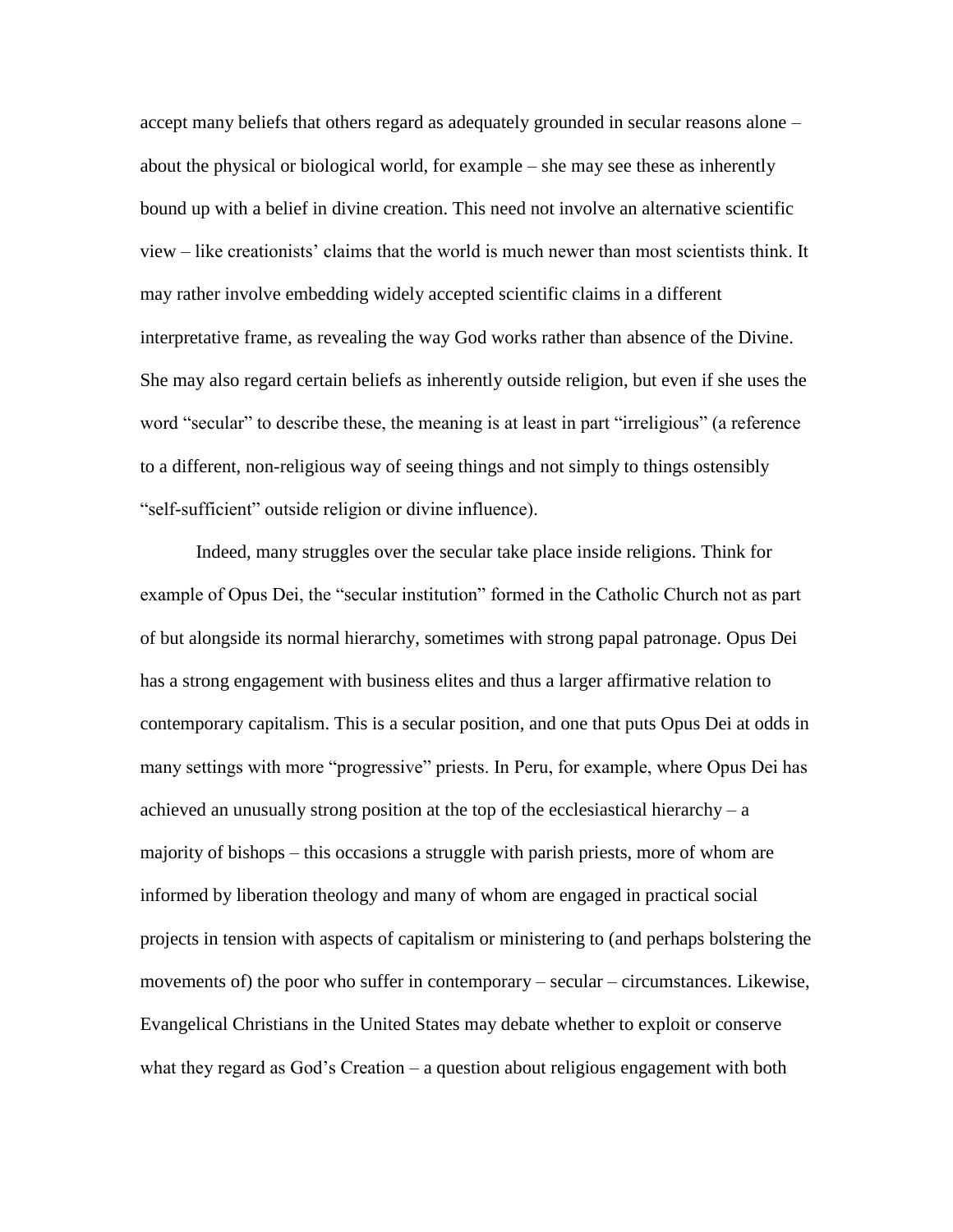secular social activity (business, environmental movements) and material conditions in secular time (nature).

#### **Translation and Transformation**

For purposes of public discourse in a plural society, Habermas demands that the religious person consider her own faith reflexively, see it from the point of view of others, and relate it to secular views. Though this requires a cognitive capacity that not all religious people have, it is not one intrinsically contrary to religion and equivalent demands are placed on all citizens by the ethics of public discourse.<sup>12</sup> Interestingly, Habermas does not think the same demand will be equally challenging for the nonreligious. This seems to be because he does not believe that they have deep, orienting value commitments not readily articulated as moral reasons. That is, Habermas seems to believe that in addition to their judgments of the issues at hand, and perhaps on a different level, religious people make a prior and less rational prejudgment but that the nonreligious are at least potentially free of such prejudgments, making only a variety of judgments.<sup>13</sup> This seems a mistake. Both religious orientations to the world and secular,

 $12$  Which is not to say that religious people will always like being called to such reflexivity. One might argue that the demands Habermas urges are similar to those Socrates posed in his questioning of Athenian youth – which did lead to charges of teaching impiety. <sup>13</sup> In *Sources of the Self* (Cambridge, MA: Harvard University Press, 1989), Charles Taylor

 $\overline{a}$ 

described such strong moral commitments as involving "hypergoods" which set horizons that give perspective to other moral evaluations. While some people may regard themselves as viewing all potential goods equally – say as merely so many costs or benefits, pleasures of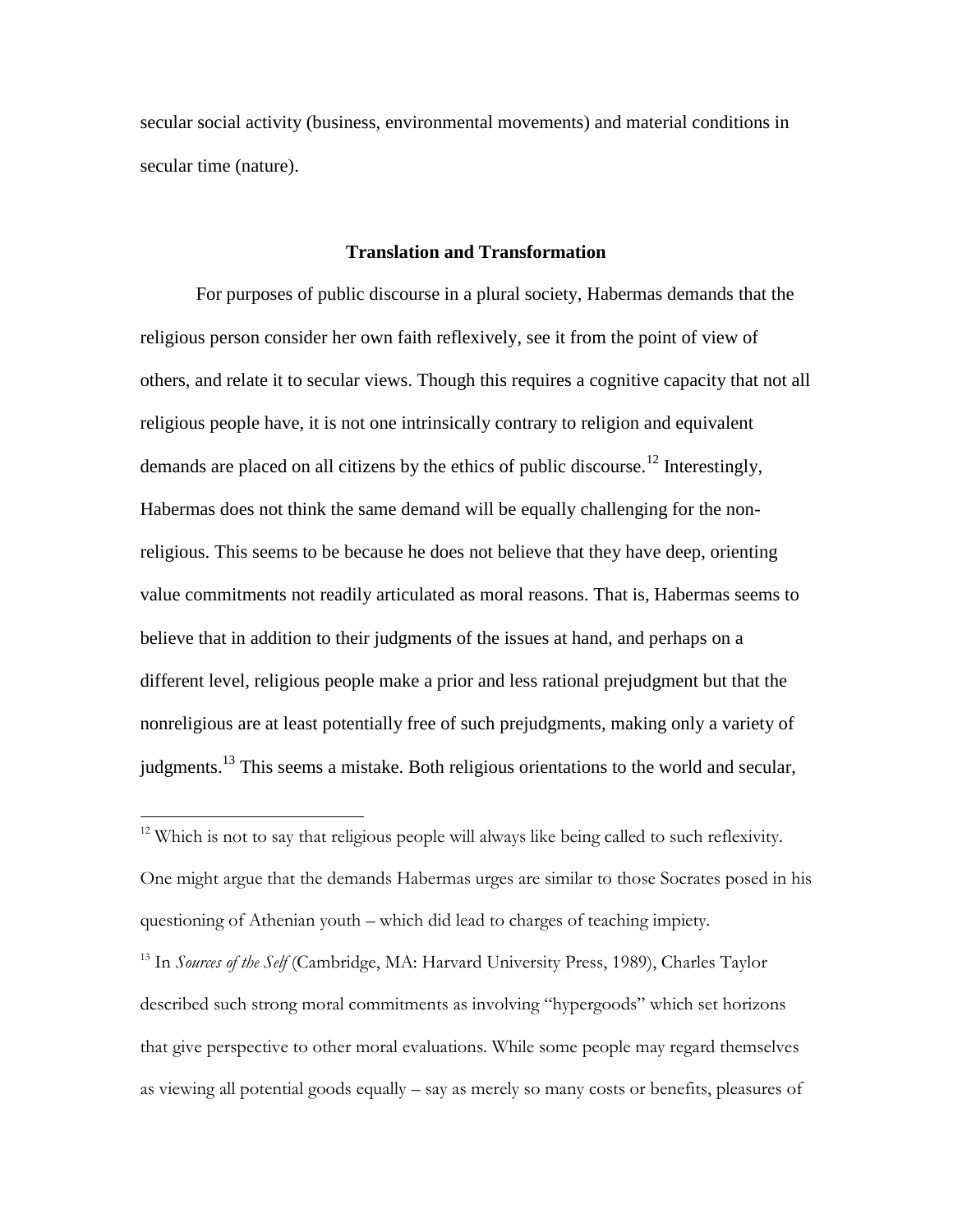"Enlightened" orientations depend on strong epistemic and moral commitments made at least partly prerationally.

In any case, the liberal state must avoid transforming "the requisite *institutional* separation of religion and politics into an undue *mental* and *psychological* burden for those of its citizens who follow a faith".<sup>14</sup> And with this in mind, Habermas also suggests that the non-religious bear a symmetrical burden to participate in the translation of religious contributions to the political public sphere into "properly political" secular terms – that is, they must seek to understand what is being said on in religious terms and determine to what extent they can understand it (and potentially agree with it) on their own non-religious terms. In this way, they will help to make ideas, norms, and insights deriving from religious sources accessible to all, and to the more rigorously secular internal discursive processes of the state itself.

This line of argument pushes against a distinction Habermas has long wanted to maintain between morality and ethics, between procedural commitments to justice and engagements with more particular conceptions of the good life.

We make a *moral* use of practical reason when we ask what is equally good for everyone; we make an *ethical* use when we ask what is respectively good for me or for us. Questions of justice permit under the moral viewpoint what all could will: answers that in principle are universally valid. Ethical questions, on the other

pains in a hedonistic calculus – in fact their reason typically does involve more or less unarticulated appeals to hypergoods – like, in this case, the primacy and autonomy of the experiencing individual. See also Gadamer, *Truth and Method* (New York: Continuum, 1974; orig. 1960) and Taylor's dialog with Habermas in Mendieta and VanAntwerpen, eds., *Power of Religion*, 60-67.

<sup>14</sup> Habermas, "Religion in the Public Sphere," 10.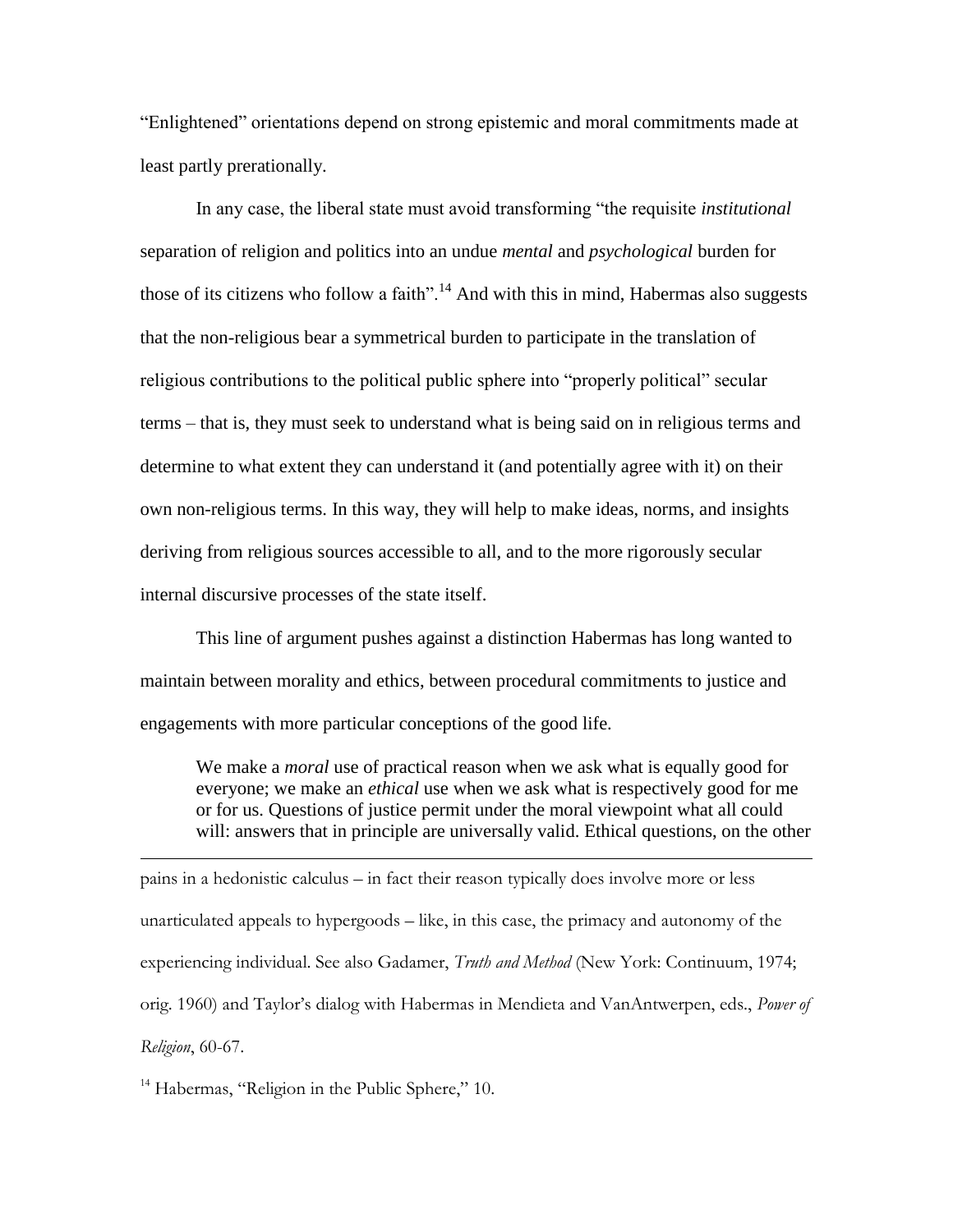hand, can be rationally clarified only in the context of a specific life-history or a particular form of life. For these questions are perspectively focused on the individual or on a specific collective who want to know who they are and, at the same time, who they want to be.<sup>15</sup>

Habermas does not abandon the pursuit of a context-independent approach to the norms of justice. But he does now recognize that demanding decontextualization – separation from substantive conceptions of the good life - as a condition for participation in the processes of public reason may itself be unjust.

Habermas wants to find a way to incorporate insights historically bound up with faith (and religious traditions) into the genealogy of public reason. He clearly sees faith as a source of hope, both in the sense of Kant's practical postulate that God must exist and in the sense that it can help to overcome the narrowness of a scientific rationalism always at risk of bias in favor of instrumental over communicative reason. He is prepared also to recognize that reason is not entirely self-founding, especially in the sense that it does not supply the contents of conceptions of the good on its own, but also in the sense that the historical shaping of its capacity includes religious influences that cannot be accounted for "within the bounds of reason alone".

This line of thought also raises questions about whether the idea of an autonomous epistemic individual is really viable. Are knowers so discrete? Is knowledge a property of knowers in this classical Cartesian sense? Or do human beings participate in processes of (perhaps always partial) knowledge creation or epistemic gain which are

<sup>&</sup>lt;sup>15</sup> Jürgen Habermas, "Transcendence from Within, Transcendence in this World," in *Rationality and Religion: Essays on Reason, God, and Modernity* (Cambridge, MA: MIT Press, 2002). The distinction is developed in many works and examined in detail in *Between Facts and Norms* (Cambridge, MA: MIT Press, 1996).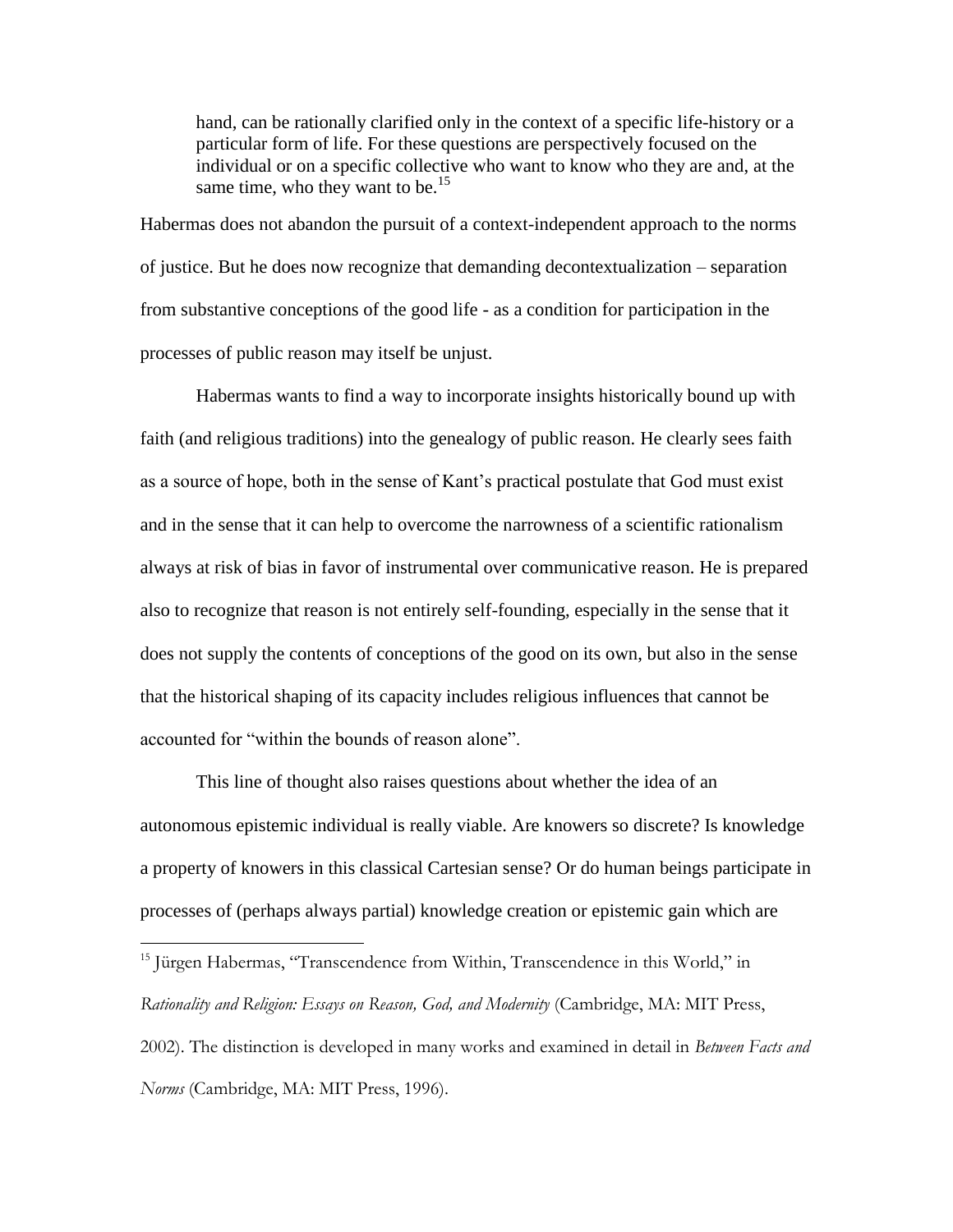necessarily larger than individuals? Habermas has already criticized the "philosophy of the subject" and argued for an intersubjective view.<sup>16</sup> It is worth re-emphasizing this in relation to secularism, though, since individualist epistemology undergirds many secularist arguments. Two further questions are also opened which may prove challenging for efforts to preserve a strong understanding of (and wide scope for) context-independence and universality in moral reasoning. First, is a genealogical or language-theoretical reconstruction of reason adequate without an existential connection between social and cultural history on the one hand and individual biography on the other? Second, is "translation" an adequate conceptualization of what is involved in making religious insights accessible to nonreligious participants in public discourse (and vice-versa)?

The two questions are closely related, for the issue is how communication is achieved across lines of deep difference. Helpful as translation may be, it is not the whole story. Rawls uses the notion of translation to describe the ways in which the rational arguments of religious people are rendered accessible to secular interlocutors. This would appear to involve a kind of expurgation as well, the removal of ostensibly untranslatable (because irrational) elements of faith. But translation is also a common metaphor for describing communication across lines of cultural difference; indeed many anthropologists speak of their work as the "translation of culture". Translation implies that differences between languages can be overcome without interference from deeper differences between cultures, or indeed from incommensurabilities of languages

<sup>16</sup> Among a range of texts, see Jürgen Habermas, *The Philosophical Discourse of Modernity* (Cambridge, MA: MIT Press, 1987).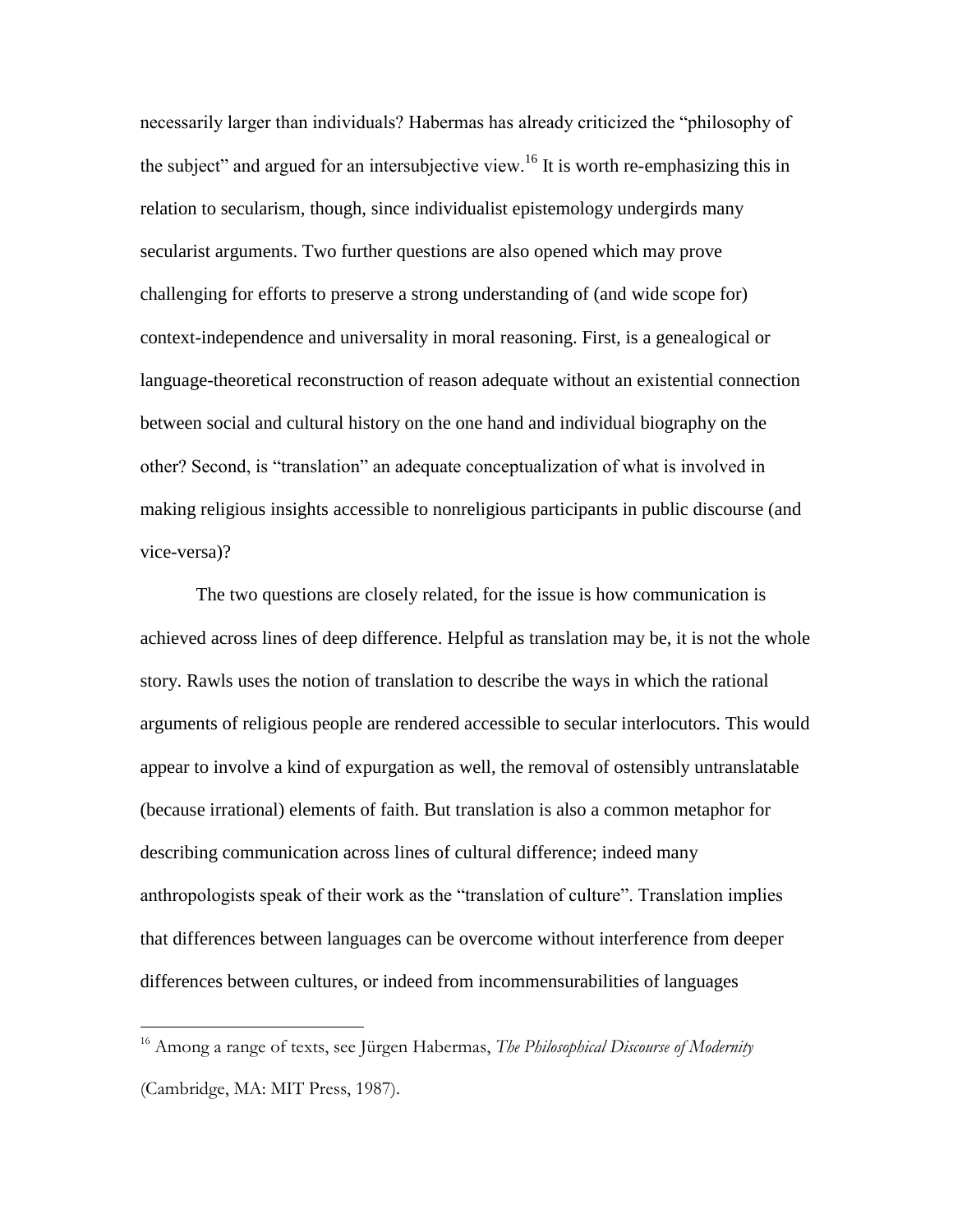themselves. It implies a highly cognitive model of understanding, independent of inarticulate connections among meanings or the production of meaning in action rather than passive contemplation.

But the idea of translating religious arguments into terms accessible to secular fellow-citizens is more complicated. To be sure, restricting attention to argumentative speech reduces the extent of problems because arguments are already understood to be a restricted set of speech acts and are more likely to be commensurable than some others. But the meaning of arguments may be more or less embedded in broader cultural understandings, personal experiences and practices of argumentation that themselves have somewhat different standing in different domains.

Bridging the kinds of hermeneutic distance suggested by the notion of having deeply religious and nonreligious arguments commingle in the public sphere cannot be accomplished by translation alone. Perhaps translation is not meant literally, but only as a metaphor for the activity of becoming able to understand the arguments of another – but that is already an important distinction. We are indeed more able to understand the arguments of others when we understand more of their intellectual and personal commitments and cultural frames ("where they are coming from" in popular parlance). In this regard Habermas sometimes signals a "mutual interrogation" or "complementary learning process" that is more than simply translation.<sup>17</sup> This is important and true to his earlier emphasis on intersubjectivity. But this is still a very cognitive conception, and one

<sup>&</sup>lt;sup>17</sup> Jürgen Habermas, "Dialektik der Säkularisierung," Blätter für deutsche und internationale Politik 4'08 (2008): 33-46. See also Jürgen Habermas and Joseph Ratzinger, *The Dialectics of Secularization* (Fort Collins, CO: Ignatius Press, 2007).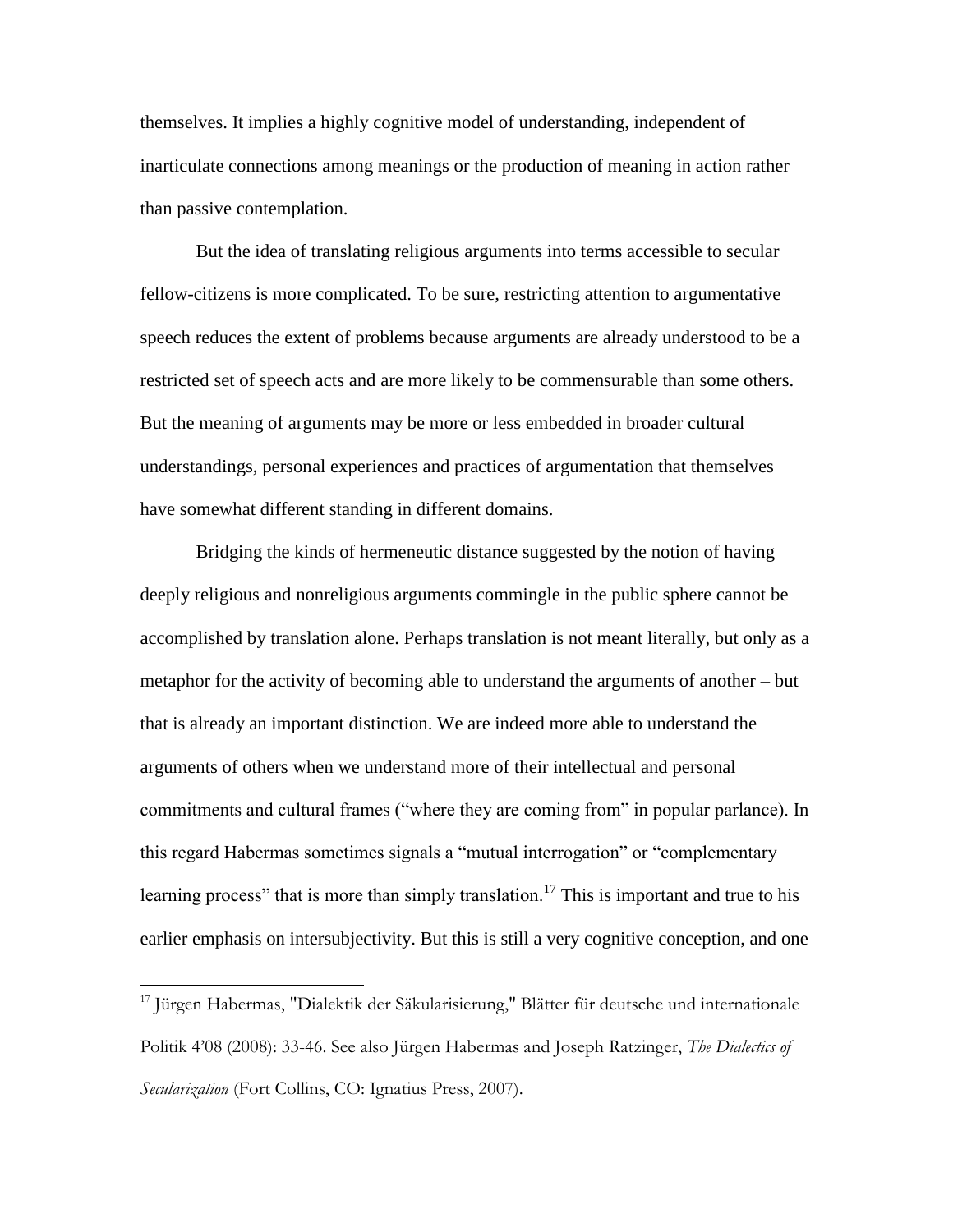that implies parties to a discussion – perhaps a Platonic symposium - who arrive at new understandings without themselves being changed.<sup>18</sup>

Where really basic issues are at stake, it is often the case that mutual understanding cannot be achieved without change in one or both of the parties. By participating in relationships with each other, including by pursuing rational mutual understanding, we open ourselves to becoming somewhat different people. The same goes at collective levels: mutual engagement across national or cultural or religious frontiers changes the pre-existing nations, cultures, and religions, and future improvements in mutual understanding stem from this change as well as from "translation". Sectarian differences among Protestants or between Protestants and Catholics are thus not merely resolved in rational argumentation. Sometimes they fade without resolution because they simply don't seem as important to either side.<sup>19</sup> A shifting context and changed projects of active engagement in understanding and forming intellectual and normative commitments changes the significance of such arguments (as for example when committed Christians feel themselves more engaged in arguments with nonChristians and the irreligious—including arguments with those who believe secular understandings are altogether sufficient—than they are in arguments with each other).

 $18$  This is couple to a tendency to treat religion mainly as a matter of propositional contents rather than a mode of engagement with the world – prophetic, musical, poetic, prayerful that exceeds any summarization in a set of truth claims. See my "Afterword" to Mendieta and VanAntwerpen, eds., *The Power of Religion in the Public Sphere*.

<sup>19</sup> See Thomas McCarthy, "Legitimacy and Diversity," in Andrew Arato, eds., *Habermas on Law and Democracy* (Berkeley, Calif.: University of California Press, 1998)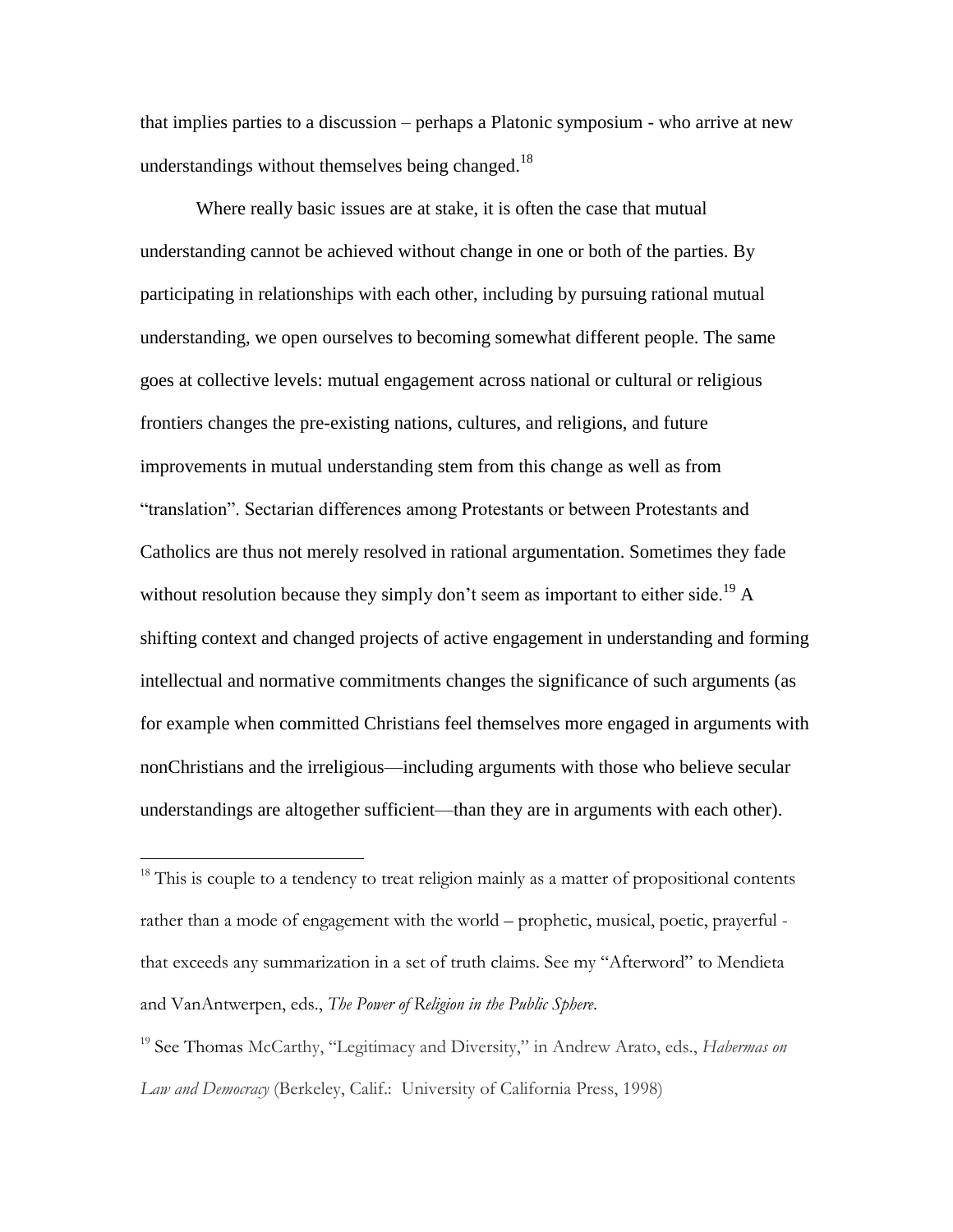But a process of transformation in culture, belief, and self is also often involved. We become people able to understand each other.<sup>20</sup> This may improve our capacity to reason together, but the process of transformation is not entirely rational. It involves particular histories that forge particular cultural connections and commonalities.

#### **Cultures of Integration**

 $\overline{a}$ 

National traditions are examples. The Peace of Westphalia did not issue in a world of nation-states and of course the hyphen in 'nation-state' masked a variety of failures to achieve effective fit between felt peoplehood and political power, legitimacy and sovereignty. Rather national integration was achieved in processes of cultural integration – sometimes oppressive and sometimes creative – over the next two hundred years. The Westphalian settlement informed a process of continuing history in which national projects wove together particular cultural commonalities and collective processes of mutual understanding. This was not entirely a matter of reason and it is by no means entirely a happy history (for the era marked by the Peace of Westphalia led by way of both empire and nationalism to world wars). But at least many of the national projects that flourished after 1648, especially in Western Europe, produced histories and cultures that both integrated citizens across lines of religious difference and provided for "secular" discourse about the common good (where secular means not merely the

<sup>&</sup>lt;sup>20</sup> See discussion in Craig Calhoun, *Critical Social Theory: Culture, History, and the Challenge of Difference* (Oxford: Blackwell, 1995), ch. 2. Such processes of historical transformation are not necessarily advances in reason; they are not necessarily symmetrical; and they are specific histories among multiple possible histories.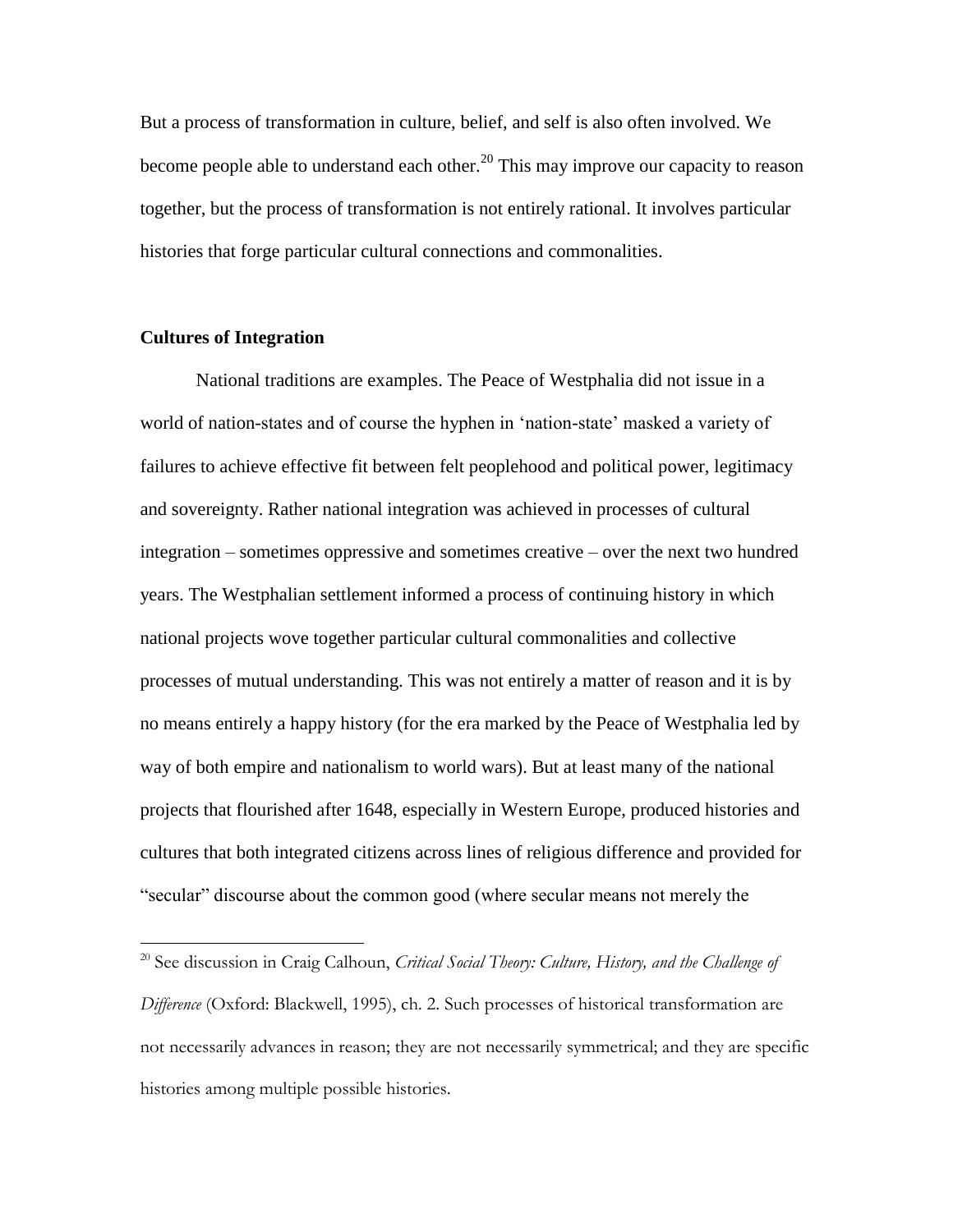absence of religion but the capacity for effective discourse across lines of religious difference). National integration was a product of popular demands as well as elite domination. It is thus an interesting juxtaposition that Habermas's writings on a postsecular era should come on the heels of his considerations of a "postnational constellation".<sup>21</sup> One might suggest that he is calling attention to the contemporary inadequacy of older national identities, traditions, and discursive frameworks to incorporating new religious discourses—and the need to forge new cultures of integration. $^{22}$ 

Such cultures of integration are historically produced bases for the solidarity of citizens. Whether they can be construed in evolutionary terms as "advances" in truth or only along some other dimension is uncertain. As Mendieta suggests, questions of religion crystallize the tension "between reason as a universal standard and the inescapable fact that reason is embodied only historically and in contingent social practices."<sup>23</sup> This bears on the nature of collective commitments to processes of public reason and the decisions they produce. The Rawlsian liberal model itself depends on a

 $\overline{a}$ 

<sup>22</sup> See Craig Calhoun, *Nations Matter* (London: Routledge, 2007) on the issue of cultures of integration, the reasons why older national solidarities continue to matter even while the production of new, potentially transcending patterns of integration is underway, and the reasons why transcending the older national solidarities is a matter of new but still historically specific solidarities not simply cosmopolitan universalism.

<sup>23</sup> Eduardo Mendieta, "Introduction" in *Religion and Rationality*, Jürgen Habermas (Cambridge, MA: MIT Press, 2002), 1.

<sup>21</sup> Jürgen Habermas, *The Postnational Constellation* (Cambridge, MIT Press, 2000).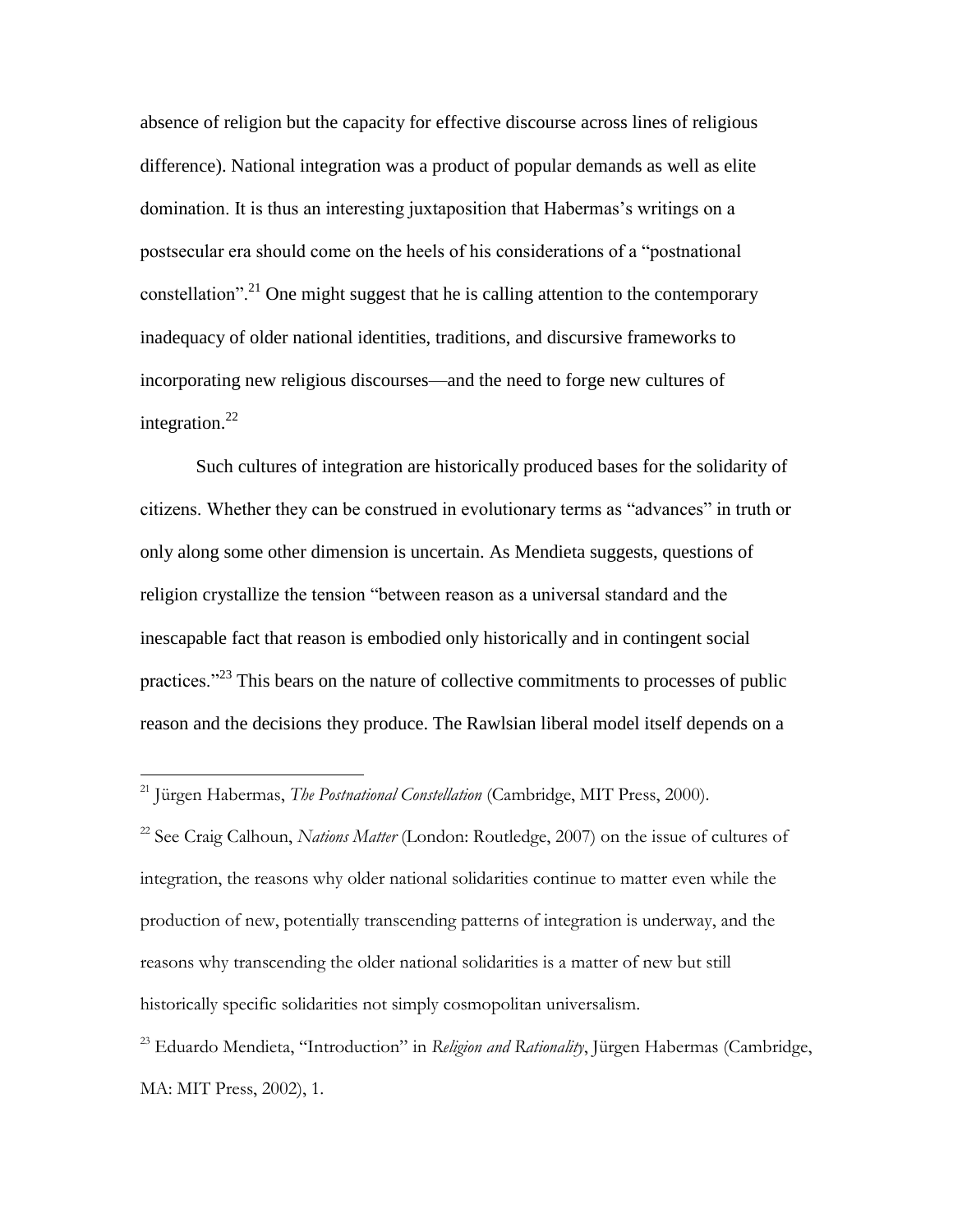"reasonable background consensus" that can establish the terms and conditions of the properly political discourse. Wolterstorff doubts whether this exists.<sup>24</sup> Habermas is more hopeful – and reason for hope seems strongest if what is required is only what Rawls called an "overlapping consensus" not a more universal agreement. Hope may be still greater is the overlapping consensus may be forged in multiple vernaculars, and out of cultural mixing not simply linguistic neutrality.<sup>25</sup> This suggests, however, that what is required is a practical orientation rather than an agreement as to the truth. This is precisely Wolterstorff's (and Habermas's) concern: "that majority resolutions in an ideologically divided society can at best yield reluctant adaptations to a kind of *modus vivendi*".<sup>26</sup> A utilitarian compromise – based on the expectation of doing better in the next majority vote – is an inadequate basis for continuing solidarity where there is not merely a disagreement over shares of commonly recognized goods, but over the very idea of the good. "Conflict on existential values between communities of faith cannot be solved by compromise".<sup>27</sup>

This is of course a crucial reason why Habermas has held that we must separate substantive questions about the good life from procedural questions about just ways of ordering common life. I believe he retains the conviction that this separation is important

<sup>24</sup> Robert Audi and Nicholas Wolsterstorff, *Religion in the Public Square* (Lanham, MD: Rowman and Littlefield, 1997), 160.

<sup>25</sup> See Sheldon Pollock, "Cosmopolitan and Vernacular in History," *Public Culture* 12, no. 3 (2000) and Audi and Wolsterstorff, *Religion in the Public Square*, Chapter Four.

<sup>26</sup> Audi and Wolterstorff, *Religion in the Public Square*, 13-14.

 $27$  Ibid.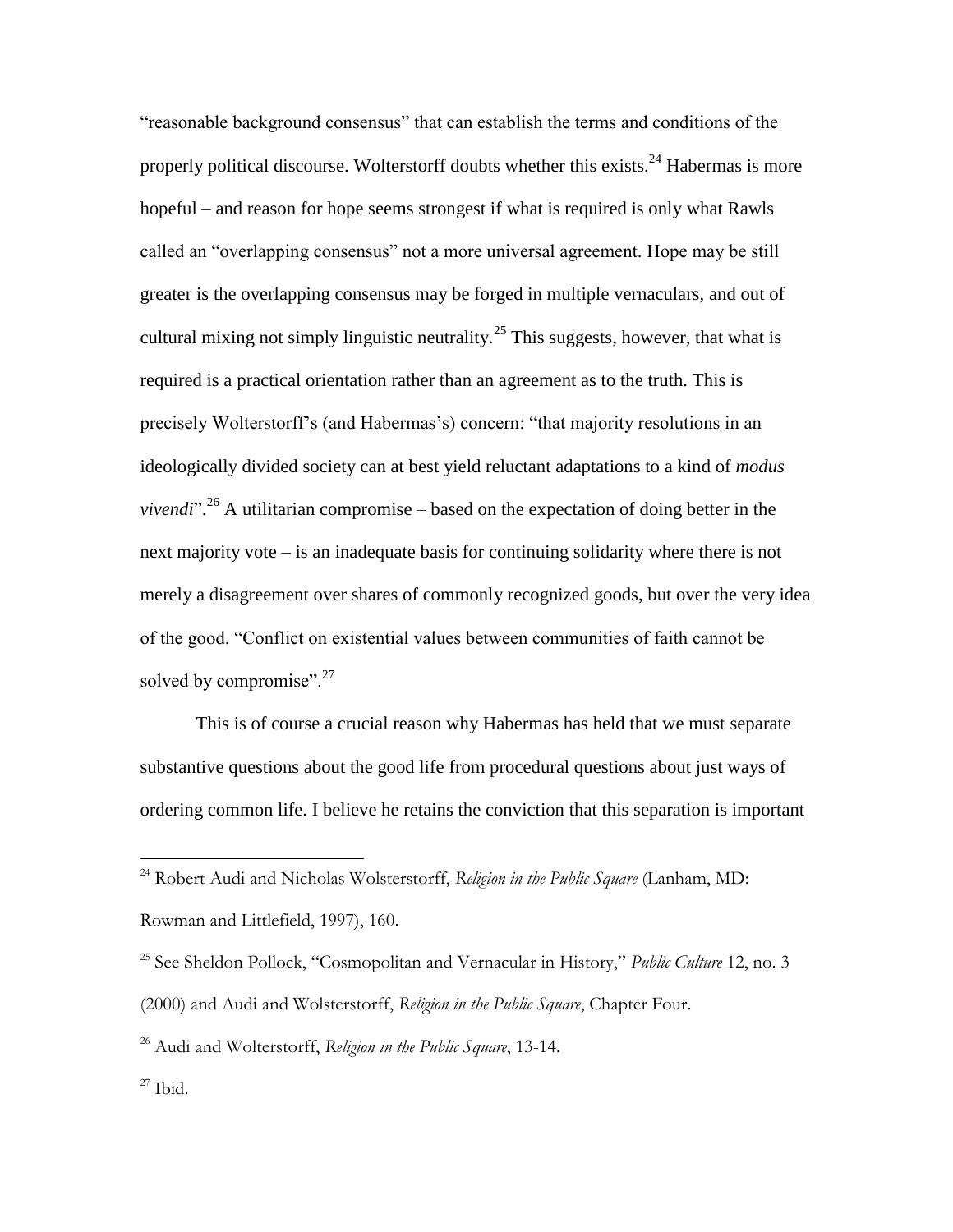and possible.<sup>28</sup> It is intrinsic to his support for constitutional patriotism. But it is challenged by recognition that for religious citizens to give reasons in terms "accessible" to secular citizens may be unjustly difficult or even impossible. And it is challenged further if one agrees that religious faith but also specificities of cultural traditions may make it difficult for citizens to render all that is publicly important to them in the form of criticizable validity claims.

Conflicts between world views and religious doctrines that lay claim to explaining man's position in the world as a whole cannot be laid to rest at the cognitive level. As soon as these cognitive dissonances penetrate as far as the foundations for a normative integration of citizens, the political community disintegrates into irreconcilable segments so that it can only survive on the basis of an unsteady modus vivendi. In the absence of the uniting bond of a civic solidarity, which cannot be legally enforced, citizens do not perceive themselves as free and equal participants in the shared practices of democratic opinion and will formation wherein they *owe one another reasons* for their political statements and attitudes. This reciprocity of expectations among citizens is what distinguishes a community integrated by constitutional values from a community segmented along the dividing lines of competing world views. $29$ 

The basic question is whether or how much commonalities of belief are crucial to the integration of political communities. How important is it for citizens to believe in the truth of similar propositions "explaining man's position in the world"? At the very least, there are many other sources for the solidarity of citizens, from webs of social relations to

 $^{28}$  For a relatively recent, nuanced, statement see Jürgen Habermas, "Norms and Values: On Hilary Putnam's Kantian Pragmatism," in *Truth and Justification* (Cambridge, MA: MIT Press, 2003 [1999]), 213-235.

 $29$  Ibid.